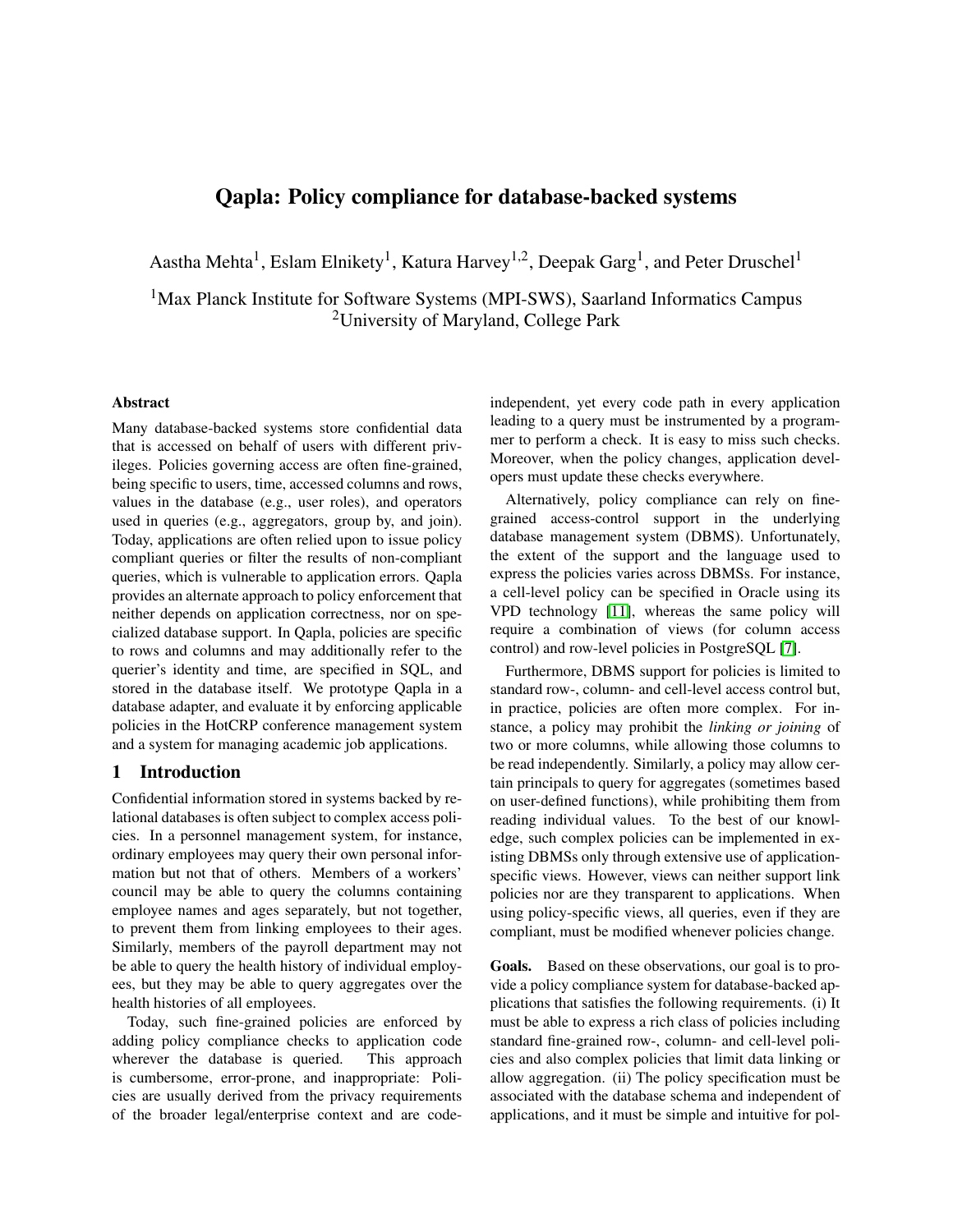icy administrators to adopt. (iii) The system should not depend on specific support from the DBMS and it should be transparent to applications that issue policy-compliant queries.

We emphasize that our primary goal is to protect the confidentiality of data in the face of *application bugs*. The threat is not from active attacks, although our design defends against some kinds of application compromise.

Our design, Qapla, is a policy-compliance middleware for database-backed systems, which satisfies all the aforementioned goals with moderate overheads on application performance. In Qapla, policies are *specified* in a SQL-like language, as a function of the database schema, and stored in the database (in separate tables). SQL is a natural choice for Qapla's policy language since its syntax is widely understood. Furthermore, the use of SQL syntax leads to a simple enforcement mechanism that we describe below.

For policy *enforcement*, Qapla integrates a reference monitor with a generic database adapter, which intercepts all application queries, looks up applicable policies, and rewrites queries to ensure compliance. The SQL-like syntax of Qapla policies simplifies query rewriting. Moreover, the enforcement is transparent to application queries that are already policy compliant, so the application has to be changed only where its queries are not policy compliant.

Qapla requires no changes to and no specific support from the DBMS (although we describe how databasespecific support like materialized views can be used to optimize Qapla's performance). Furthermore, since the Qapla reference monitor is integrated in a generic database adapter and does not depend on DBMS-specific access control support, it is portable across DBMSs. Qapla removes the often large and rapidly evolving applications from the codebase trusted for compliance, simplifies new applications by obviating the need for pervasive filtering code, and avoids compliance bugs due to incorrect or missing application checks.

Qapla's approach of stating policies in a high-level, declarative, and familiar SQL-like language, associated with the database schema and not within the application code provides additional benefits. Declarative, schemabased policies are easier to reason about, analyze, and audit than policies written in application code. Moreover, policy changes can be affected reliably based on the schema, without requiring inspection of queries or modification of compliant queries. The use of SQL-like syntax and the high-level of policy abstraction further aid policy writing, debugging and audit.

We demonstrate Qapla's portability by incorporating it with PHP's and Python's database adapters, and using it to enforce fine-grained policies in two applications: the widely-used HotCRP conference management system [\[2\]](#page-15-2), and the APPLY system for managing academic job applications, which we use in our organization. HotCRP includes fine-grained policies to maintain confidentiality of paper submissions, provide author and reviewer anonymity, and prevent untimely disclosure of results to authors and PC members. APPLY likewise has policies to control access to application materials, reference letters, and evaluators' notes depending on user roles and to allow users access to aggregated historical information yet prevent them from seeing their own past case materials. The policies cover many important application workflows such as user login, searching for papers, reviews, comments by authors, chair, reviewers, etc., in HotCRP, and applications, letter request, review, and search in APPLY. We identified and implemented a total of 30 policies in HotCRP and 41 policies in APPLY. The policies are concise, specified in one place, and tend to require only local changes or extensions when new features are introduced to applications.

An experimental evaluation shows that Qapla incurs moderate overheads. Interestingly, we also observe that Qapla overheads are generally lower than the overheads of native access control support in a commercial database on policies that can be expressed using the latter.

To summarize, our contributions lie in the architecture, design, policy language and evaluation of Qapla, which enables the specification and enforcement of a rich class of complex and fine-grained policies (including those based on linking and aggregation) in a database-agnostic and application-transparent manner.

**Organization.** We present Qapla's policy language in Section [2](#page-1-0) and its architecture in Section [3.](#page-4-0) Our application of Qapla to HotCRP and APPLY is described in Section [4,](#page-7-0) followed by an experimental evaluation in Section [5.](#page-9-0) We discuss related work in Section [6](#page-13-0) and conclude in Section [7.](#page-15-3)

## <span id="page-1-0"></span>2 Qapla policy framework

Qapla allows a policy compliance team to associate a set of policies with a database schema. These policies specify data confidentiality requirements that take into account the database schema, contents, the authenticated user, time and operations like joins, aggregations and UDFs. We do not consider data integrity policies although we believe they can be added to our design.

Every Qapla policy applies to a class of queries and specifies how those queries must be restricted to be compliant. These restrictions are specified as SQL WHERE clauses that are added to the query by Qapla before the query is executed, thus filtering out non-compliant records. We formally define when a policy applies to a query and the query rewriting procedure in Section [3.](#page-4-0) An application can obtain a tuple using a query only if (a) at least one policy applies to that query, and (b) the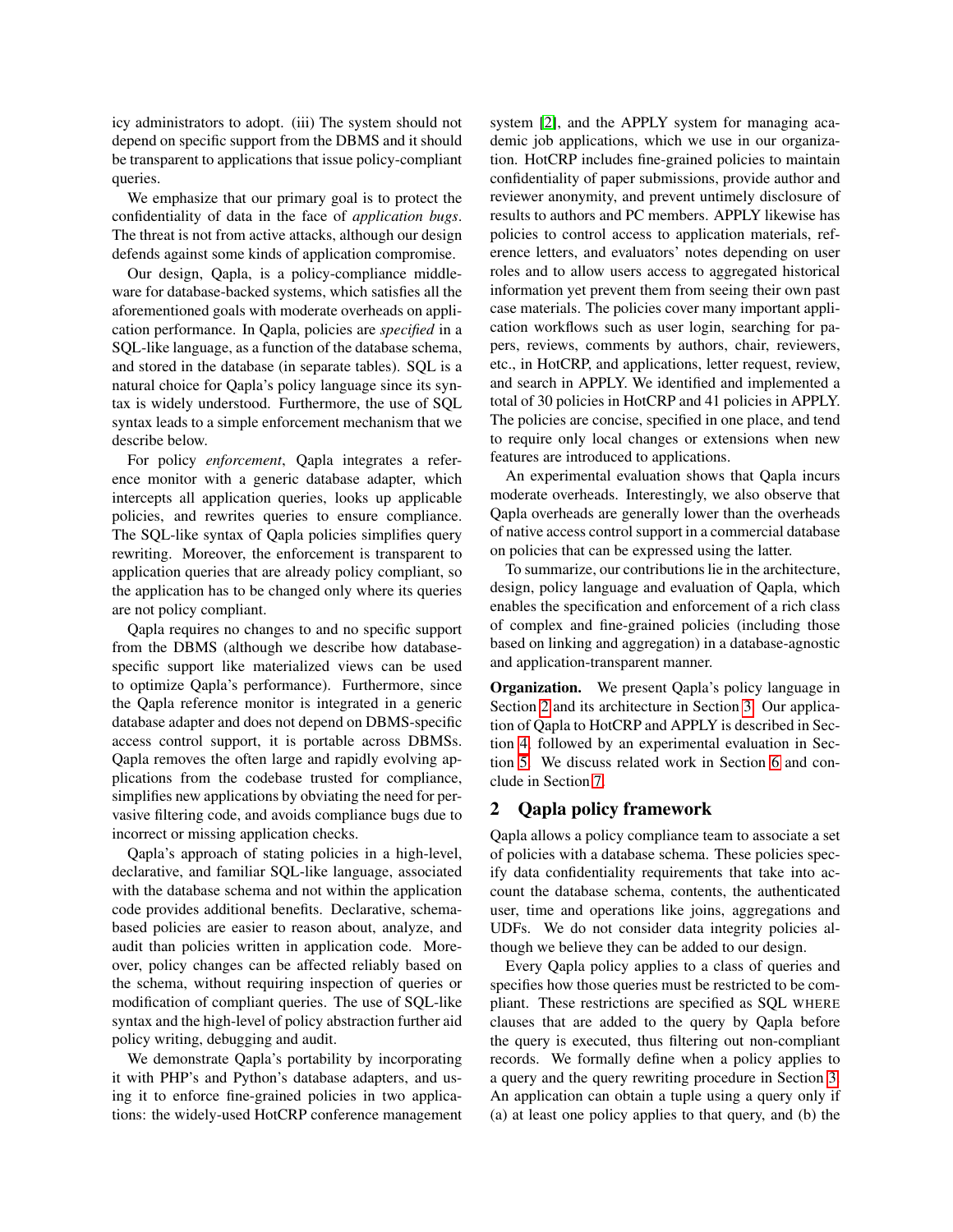query rewritten under the restrictions of the policy produces that tuple. If no policy applies to a query, the query is not executed. This whitelist principle ensures that data is accessed only due to some explicitly written policy and never leaked due to accidental omission of policies.

The remaining section provides an overview of Qapla policies using the running example of the human resource's database of a fictitious company, Acme. The database has three tables Employees(empID, name, address, age, gender, dept), Payroll(empID, salary) and Benefits(empID, health\_plan). The first table maps employees to their home address, age, gender and department. The second table maps employees to their salary, while the third table specifies which health plan each employee subscribes to.

Single-column policies. The simplest Qapla policy protects a single database column by specifying which rows of the column can be accessed by each user, and when. It has the form:  $col$ :- *W*. Here, *W* is a SQL WHERE clause that specifies which rows from the column col can be returned. *W* may refer to the authenticated user and the wall clock time using the variables \$user and \$time, which are instantiated by the Qapla reference monitor when the clause is added to the query. The policy applies to any query that references only the column col (queries that read more than one column are subject to link policies described later).

Example 1 (name, age, health plan) The names of Acme's employees should be accessible to all other employees. The following policy specifies this.

## name :- EXISTS(SELECT 1 FROM Employees WHERE  $empID =$ Suser)

The SQL fragment EXISTS(...) specifies a condition that holds only if the authenticated user exists in the table Employees. An identical policy applies to the columns age and health\_plan. Reading the columns in isolation only allows enumeration of the set of ages or health plans of all employees.

Example 2 (address, salary) The columns address and salary can be read only by members of the HR (human resources) department. Additionally, an employee may read his or her own address or salary. The following policy enforces this on address. A similar policy applies to salary.

address :- (empID = \$user) OR EXISTS(SELECT 1 FROM Employees WHERE  $empID =$ Suser AND dept  $= HR$ )

Compared to the policy of name, this policy allows different employees access to different entries in address. Note that the WHERE clause is organized as a disjunction of conditions, one for each class of users.

This is an example of a role-based access control (RBAC) policy, where an employee's role is dictated by her affiliation with a particular department. This policy relies on the availability of the mapping from users to their roles in the database itself. In applications where this mapping is outside the database (e.g., on a file system), Qapla's policy language can be easily extended to support predicates that lookup this mapping outside the database. Qapla can interpret these non-database predicates in the policies using native procedures, and apply the remaining SQL policy to the database queries.

Link policies. When a query reads two or more columns, the applicable policy may be more restrictive than the individual policies of all the columns read, because additional information can be exposed by linking the columns to each other, as in the following example.

Example 3 (linking name and age) The policies of the columns name and age allow any employee to read these columns individually (Example 1). However, not every employee should be able to read the columns name and age *together* since that reveals every employee's age, which may be private. The right policy is that only members of HR and an employee himself/herself may read the employee's name and age together. In Qapla, this policy is expressed by mentioning both columns age and name to the left of :- in the policy.

$$
{name, age} :: \text{Employees} : ((empID = $user) \text{ OR } \text{EXISTS}(\text{SELECT 1 FROM Employpes } \text{WHERE empID} = $user \text{ AND } \text{dept} = \text{HR}))
$$

Such policies, which apply to simultaneous access of two or more columns, are called *link policies*. Their general form is

{col1,...,col*n*} :- *filter conditions* with *filter conditions* of the form  $T_1:W_1, \ldots, T_m:W_m$ . Here,  $\{\text{col}_1,\ldots,\text{col}_n\}$  are columns spanning the tables  $T_1, \ldots, T_m$  and  $W_1, \ldots, W_m$  are separate WHERE clauses for these tables. This policy applies to any query that reads a subset of the columns  $\{\text{col}_1,\ldots,\text{col}_n\}$  (for any purpose including projection, selection, joining, grouping or aggregation). The WHERE clauses of all the tables mentioned in the query are added to the query by Qapla (see Section [3](#page-4-0) for details).

*Columns in separate tables.* When the goal is to restrict the linking of data in two or more *separate* tables, the effect of a link policy can sometimes be simulated by simply restricting access to the individual columns containing the common keys of the two tables. However, when different sets of columns spanning the tables need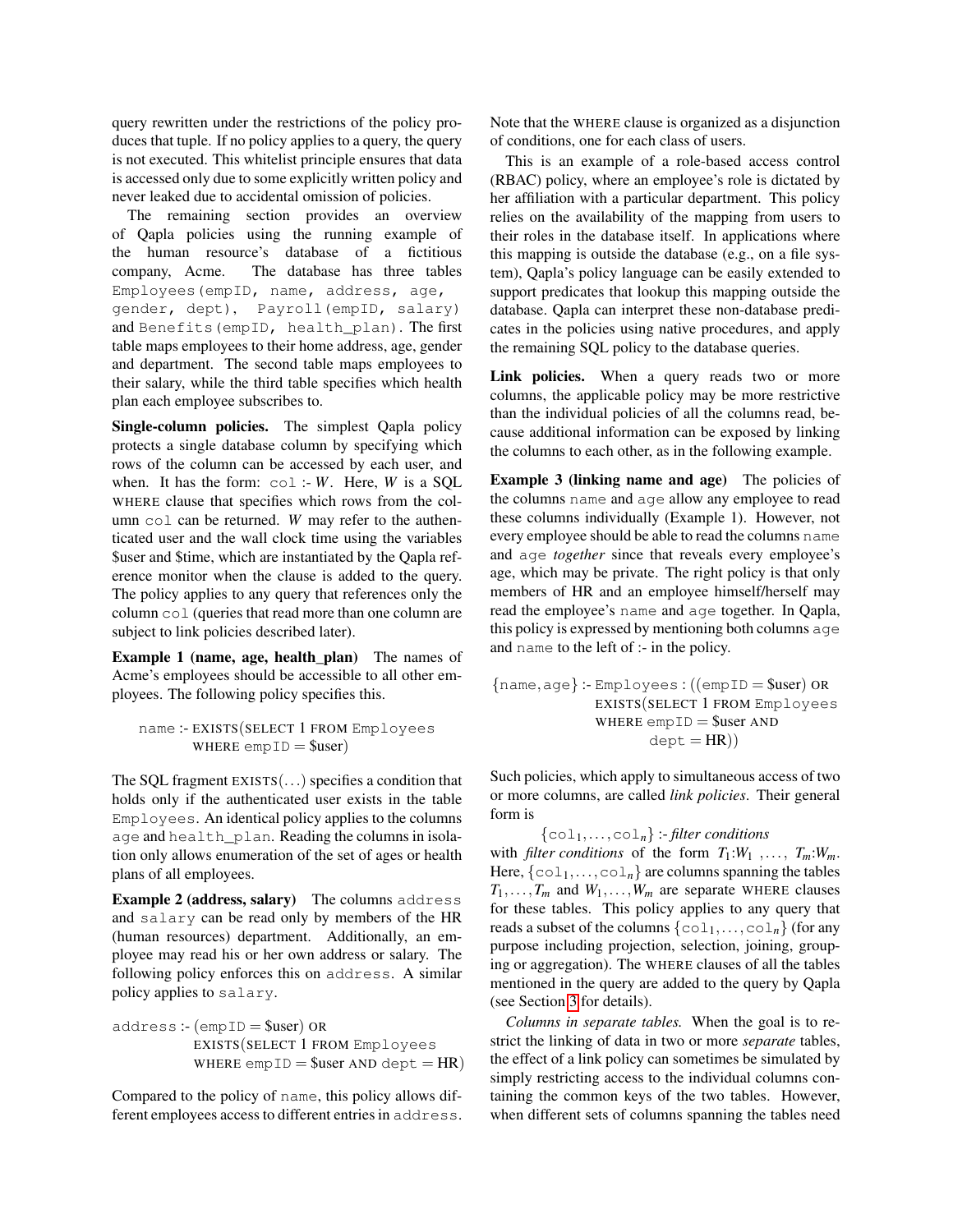different policies, the policies must be specified using the general form of link policies described above.

Transformation policies. Applications often apply functions or transformations to columns to hide sensitive information. A transformed column may have more permissive policies than the column itself. Qapla directly supports such transformations-aware policies.

Example 4 Suppose Acme provides a home-to-office shuttle service to its employees, run by Acme's "logistics" department. The shuttle service has a fixed stop in every neighborhood that houses an employee but it is not door-to-door. In order to provide this service, members of the logistics department must know the neighborhood in which every employee lives, but not their precise home addresses. To enforce this, the privacy compliance team can create a user-defined function (UDF), neigh, that maps an address to a neighborhood, and add the following Qapla policy.

```
{name,address[neigh]} :-
   (empID = $user) OR
   EXISTS(SELECT 1 FROM Employees
     WHERE empID =Suser AND
     (\text{dept} = HR \text{ OR } \text{dept} = \text{logistics}))
```
This policy says that an employee's name and neigh(address) can be linked by the employee, members of HR and members of logistics. The policy is strictly more permissive than the policy on {name,address}, which allows access only to the respective employee and HR, but not to logistics. The revised policy allows logistics to run the query "SELECT name, neigh(address) FROM Employees", but not "SELECT name, address FROM Employees".

The general form of a Qapla transformation policy is

 $\{\text{col}_1[t_1], \ldots, \text{col}_n[t_n]\}$  :-filter conditions

The *filter conditions* are of the same form as in a link policy. The policy applies to any query that accesses a subset of the columns  $col_1, \ldots, col_n$  but only after the respective transformations  $t_1$ ,...,  $t_n$  have been applied.

Aggregation policies. Many applications declassify aggregate statistics on otherwise private columns. Accordingly, Qapla provides *aggregation policies*. An aggregation policy specifies two sets of columns: 1) *LS* (link set)—columns which can be projected, used to join or group data (SQL's GROUP BY) or be aggregated in a query, and 2) *JS* (join set)—columns which can be used only to join tables in the query and nothing else. With each column in *LS* an optional transformation or aggregation operation can be specified, which restricts the use of that column to only that transformation or aggregation. The general syntax is

$$
\{JS = \{jco1_1, \ldots, jco1_m\},\
$$
  

$$
LS = \{col_1[t_1], \ldots, col_n[t_n]\}\} \therefore
$$
 filter conditions

Example 5 Suppose Acme has a workers' council (WoC) that periodically computes salary statistics to ensure fairness in worker compensation. One statistic it computes is the distribution of average salary over age ranges (20-30 years, 30-40 years, etc.). Rather than provide WoC full access to the Employees table, the policy compliance team can selectively provide WoC rights to compute only such statistics by writing the following aggregation policy. Here, age\_range is a function that rounds an individual's age to a 10-year range.

 ${JS = {Payroll .emptyees .empty}}$  $LS = \{age[age\_range], salary[AVG]\}$ : EXISTS(SELECT 1 FROM Employees WHERE  $empID =$ Suser AND  $(\text{dept} = HR \text{ OR } \text{dept} = \text{WoC}))$ 

This policy allows WoC to run any query that joins tables Payroll and Employees, and then uses only age\_range(age) and average on salary (in any way). For example, it allows the following two queries among many other instances of similar queries:

- (i) SELECT AVG(salary), age\_range(age) FROM Employees,Payroll GROUP BY age\_range(age) HAVING AVG(salary) > 50000 which lists age groups with average salaries above 50000.
- (ii) SELECT AVG(salary) FROM Employees, Payroll WHERE age\_range(age) =  $(30, 40)$ which lists the average salary of a specific age group.

Correctly, the policy does not allow queries that look at the age or salary columns directly. For instance, the following query is disallowed by the policy: SELECT AVG(salary) WHERE age  $= 75$ .

Relation between policy classes. Qapla's four policy classes—single-column policies, link policies, transformation policies and aggregation policies—are increasingly more general. Single-column policies are an instance of link policies, where the set of linked columns is a singleton. Link policies are a special case of transformation policies where the transformations are identity functions. A transformation policy *S* :- *filter conditions* is the same as the aggregation policy  $\{JS = \{\}, LS = \}$ *S*} :- *filter conditions*.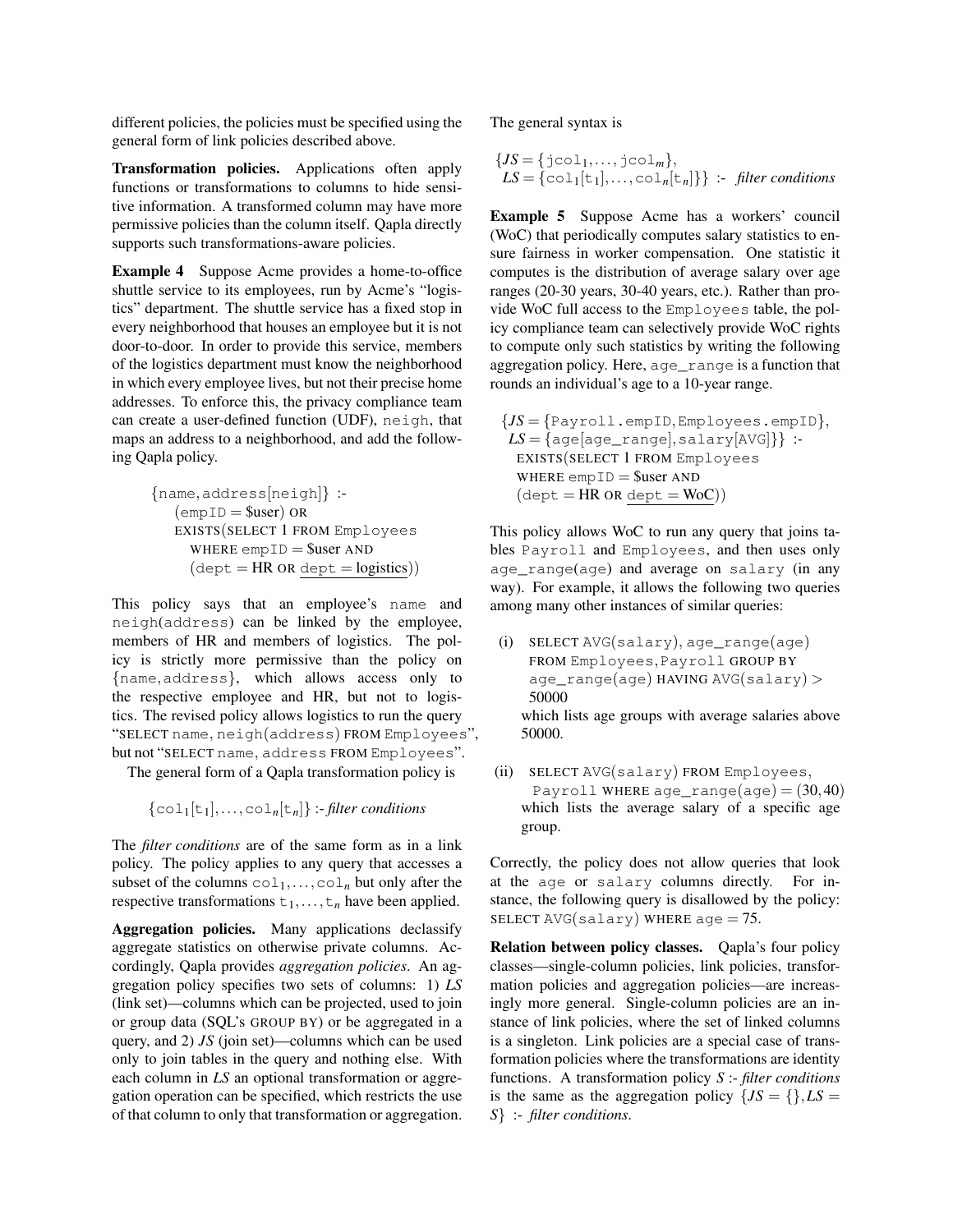<span id="page-4-1"></span>

*Figure 1:* Qapla architecture

Policy inference heuristics. To reduce the burden of specifying policies, Qapla provides safe heuristics.

*Heuristic 1:* A link policy for a set of columns also automatically applies to any subset of those columns since reading a subset only reveals less information than does reading the whole set. Thus, there is no need to specify a link policy on a subset unless the subset's policy is strictly more permissive than the policy of the whole set, and some application needs the permissiveness.

*Heuristic 2:* If a query uses column transformations or aggregations but a specific applicable transformation or aggregation policy does not exist, Qapla applies the link policy of the set of columns that occur in the query, if one exists. This is safe because transforming or aggregating a column always reduces the information revealed.

<span id="page-4-0"></span>*Heuristic 3:* In place of writing an explicit link policy on a set of columns, the designer can explicitly instruct Qapla to automatically construct a link policy for a set of columns by combining the policies of the individual columns in the set. This synthesized policy applies the *filter conditions* of the individual columns even when they are read together. This is useful in some cases. For instance, we may want to allow only HR members and an employee simultaneous access to the employee's name and address. However, this is exactly the policy of the individual column address (Example 2), so in this case, the policy designer can ask Qapla to synthesize the link policy for {name,address} by combining the individual policies of name and address.

## 3 Qapla design

Figure [1](#page-4-1) depicts Qapla's architecture. Qapla's metadata and policies are stored in the database separate from the application data. The Qapla reference monitor authenticates with the database with its own unique credentials, and it has the exclusive privilege to access all tables directly. It intercepts the application's database queries, and associates each query with the authenticated end user on whose behalf the query was issued by the application. The query is rewritten to ensure its compliance with policies, and the rewritten query is executed by the database.

## 3.1 Threat model

Qapla is designed to prevent data leaks due to application *bugs* that result in non-compliant queries to the database. Qapla intercepts all queries to the database in a reference monitor and rewrites the queries to make them policy compliant. In our current design and implementation, the reference monitor runs in the same address space as the application. Consequently, any application-level bugs or vulnerabilities that circumvent this monitor to access the database directly or steal the reference monitor's privileged database credentials are out of scope. Additionally, we rely on the application to correctly tell Qapla which user's behalf it (the application) is acting on. However, it is not difficult to change this design to avoid these limitations (see Section [3.5](#page-6-0) for initial ideas).

We also assume that users do not collude offline to combine non-overlapping parts of the database they are individually authorized to read, and that individual users do not link information they have obtained in separate queries.

The Qapla reference monitor, the database adapter it is embedded in, the database system, the operating system, the storage layer, and the communication between the database adapter and the database system are assumed to be correctly configured and trusted. The database curator or compliance team is assumed to have installed correct policies, and any information referenced by policies is assumed to be correctly stored in the database. Under these assumptions, Qapla guarantees that only policy compliant query results are returned to the application.

#### <span id="page-4-2"></span>3.2 Enforcement

Qapla's policy enforcement on a query consists of two steps: 1) Identifying the set of policies that apply to the query, and 2) Rewriting the query to filter out tuples disallowed by all the applicable policies. We describe the two steps in detail.

Applicable policies. Internally, Qapla treats every policy as an aggregation policy of the form {*JS*,*LS*} : *filter conditions*, where *JS* and *LS* are, respectively, the set of columns that may be used to (only) join two or more tables, and the set of columns that may be pro-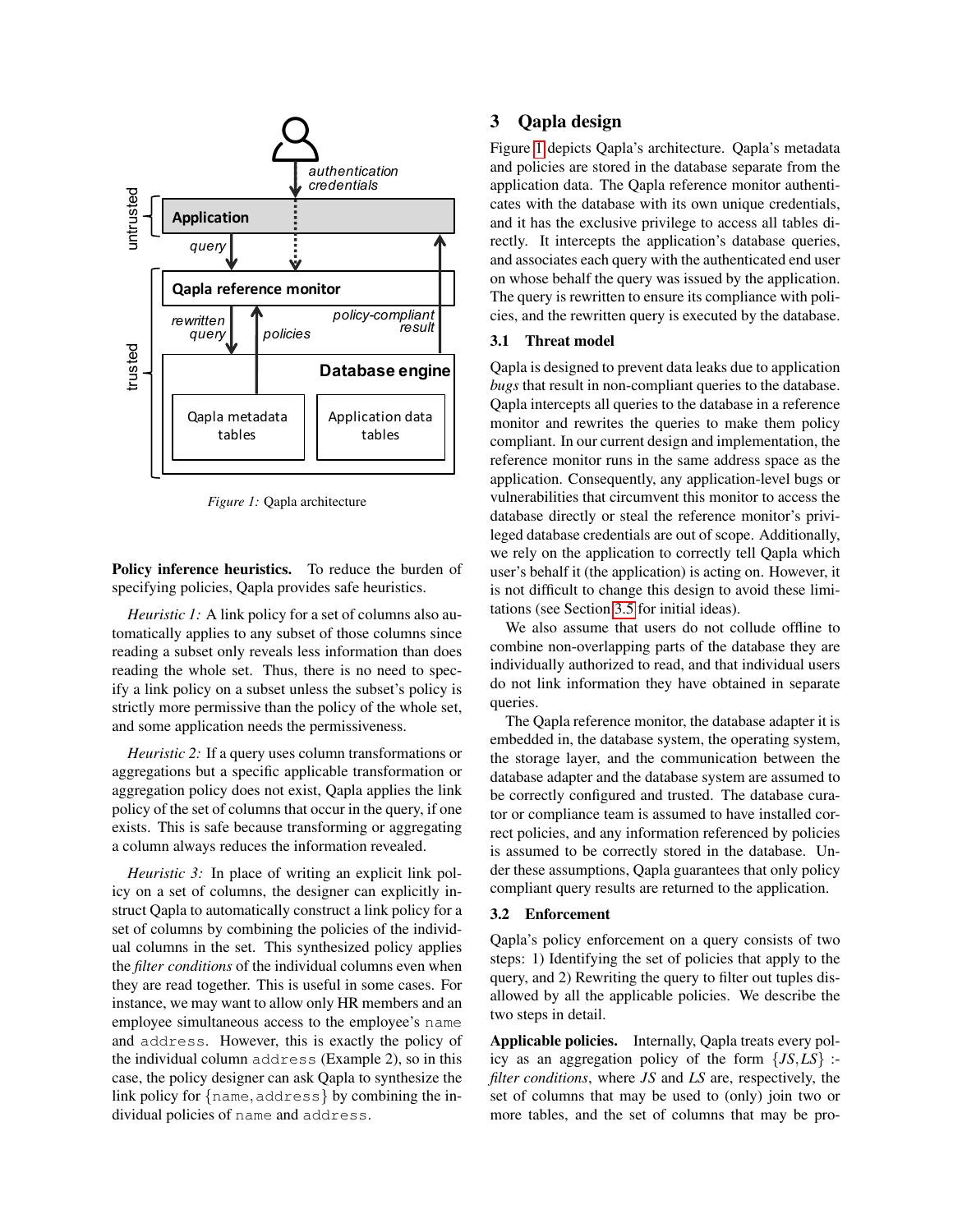<span id="page-5-0"></span>

| Does a policy apply to a query? |                                                           |  |  |
|---------------------------------|-----------------------------------------------------------|--|--|
|                                 | 1 input: Query Q; Policy $\{JS, LS\}$ :-filter conditions |  |  |
|                                 | 2 output: true if policy applies to Q, false otherwise    |  |  |
|                                 | $3 \{js, ls\}$ = parseQuery(Q)                            |  |  |
|                                 | 4 if ( <i>js</i> $\not\subseteq$ <i>JS</i> ) return false |  |  |
|                                 | 5 for each column $\subset$ in ls:                        |  |  |

- 6 if (c  $\notin LS$ ) then return false
- 7 for each transformed/aggregated column c[t] in *ls*:
- if (c[t]  $\notin LS$  and c  $\notin LS$ ) then return false
- 9 return true

*Figure 2:* Algorithm to decide if a policy applies to a query

jected, grouped by and aggregated. As explained in Section [2,](#page-1-0) this is the most general form of policies; all single-column, link and transformation policies can be expressed in this form. Qapla parses every application query to extract the corresponding sets *js* and *ls* of columns that are used only to join and those that the query actually projects, groups by, or aggregates.

A policy applies to a query if the query's use of the columns *js* and *ls* is allowed by the corresponding sets *JS* and *LS* of the policy. Formally, the policy applies to the query when  $js \subseteq JS$  and when every column c and every transformed column c[t] in *ls* is *dominated* by a column or transformed column in *LS*. Domination is defined as follows: Every (transformed) column dominates itself, and a column dominates any transformation of itself. Thus, a policy with *JS* = {Benefits.empID,Employees.empID} and  $LS = \{age, health\_plan\}$  applies to a query with *js* = {Benefits.empID,Employees.empID} and  $ls = \{age[age\_range], health\_plan[COUNT]\}.$ Figure [2](#page-5-0) summarizes this algorithm.

To efficiently find all policies that apply to a query, Qapla maintains two data structures. The first data structure maps every pair of a column and a transformation (that applies to the column) to a bitvector representing the policies in the system. The *i*th bit is set in the bitvector of the (transformed) column *j* if policy *i*'s *LS* contains a column that dominates *j*. To find all applicable policies whose *LS* matches a given query's *ls*, Qapla simply takes the bit-wise AND of the bitvectors of all (transformed) columns in *ls*. The second data structure is similar but applies to *JS* and allows finding all policies whose *JS* matches a query's *js*.

Query rewriting algorithm. The query rewriting algorithm modifies an application query to make it compliant. In the simple and common case where only one policy applies to the query, the policy rewriting algorithm replaces each reference to a table in the query with a subquery that generates a list of rows compliant with the *filter conditions* of the columns accessed from the table. The subquery is of the form (SELECT  $*$  FROM table WHERE *list-of-conditions*), where *list-of-conditions* are the *filter conditions* of the table provided in the policy. The overall effect is that the application query is executed over joins of policy-compliant sub-tables of one or more database tables, where the sub-tables have been created using the *filter conditions* of the applicable policy.

Example 6 In the context of Acme's database, assume that some link policy exists for the column set {name, age, health\_plan, Employees.empID, Benefits.empID} and that it specifies the WHERE clauses  $f_E$  and  $f_B$  for filtering the tables Employees and Benefits, respectively. Consider the following query: SELECT name, age, health\_plan FROM Employees JOIN Benefits ON Employees.empID = Benefits.empID. This query will be rewritten to:

SELECT name, age, health\_plan FROM (SELECT ∗ FROM Employees WHERE *fE*) Employees JOIN (SELECT ∗ FROM Benefits WHERE *fB*) Benefits ON (Employees.empID = Benefits.empID)

When more than one policy applies to a query and the query does not return an aggregate, Qapla rewrites the query according to each applicable policy and takes a SQL UNION of these. This ensures that a tuple exists in the result only when at least one applicable policy allows it. If the query returns an aggregate value and more than one policy applies, Qapla picks the first applicable policy, but the application may override this to a specific applicable policy at the cost of minor changes to its code. (We have not encountered the need for such changes in our evaluation.)

#### <span id="page-5-2"></span>3.3 Optimizations

We describe three optimizations to reduce the overhead of policy enforcement in Qapla. In our current prototype, we implement the first optimization, and the second optimization only partially. Implementing the third optimization is not difficult<sup>[1](#page-5-1)</sup>.

Query template cache. The Qapla reference monitor implements a query template cache to amortize the overhead of parsing and rewriting queries with the same structure. A query template is a query with all its constant values replaced with placeholder variables. The Qapla template cache maps query templates to their rewritten forms. When a query is received, Qapla converts the query to a template and checks if a query template with the same hash is cached (if the application

<span id="page-5-1"></span><sup>&</sup>lt;sup>1</sup>The USENIX Security'17 version of our paper states that only the first optimization is implemented. However, we do have a partial implementation of the second optimization.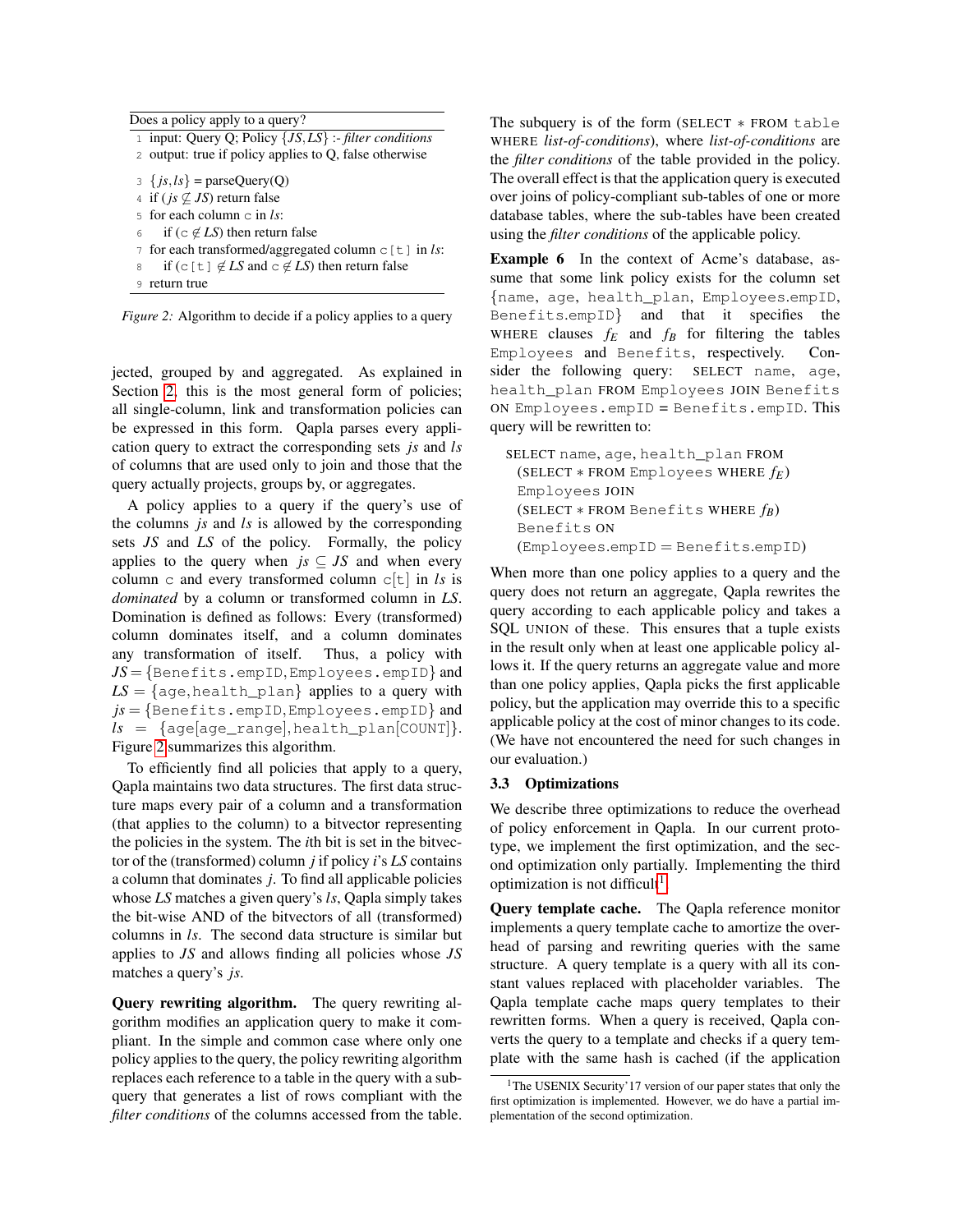query is already parametrized, Qapla hashes it directly). For a hit, Qapla retrieves the associated rewritten query template, and binds its variables with the values from the submitted query. For a miss, Qapla parses and rewrites the query with the applicable policies, and inserts the resulting rewritten query template into the cache.

Partial evaluation. The Qapla reference monitor often generates complex rewritten queries containing several nested sub-queries accessing one or more tables, and having large filter conditions. Executing the query efficiently depends on the ability of the DBMS to generate an efficient execution plan for the rewritten query. To reduce the complexity of the rewritten query, Qapla can pre-evaluate parts of the rewritten query that do not depend on database values (e.g., parts that depend only on time, or the identity of the user on whose behalf the application makes the access) before posting the query to the database. This can significantly simplify the query since any predicates connected by 'AND' to a pre-evaluated predicate that is false can all be replaced by a single false before the query is sent to the database. Similarly, any predicates connected by 'OR' to a pre-evaluated predicate that is true can all be replaced by a single true. In our prototype we only pre-evaluate time-based conditions.

Materialized Views. To offset the cost of policy checks during query evaluation, Qapla can create materialized views, one for each (group of) user(s) with similar permissions, by applying applicable policies to the tables offline. In a group's materialized view, every cell inaccessible to the group is replaced with a special value that is not a legal value for the underlying table. At runtime, every application query is run against the materialized view appropriate for the authenticated user. The query is rewritten by Qapla to disregard any record that contains the special value in a field that is used in the query. $2$  Our preliminary evaluation suggests that this optimization can reduce runtime overheads on readintensive workloads by an order of magnitude. However, proportional to the number of user groups with different policies, maintaining materialized views adds storage cost and runtime overhead to propagate updates to all materialized views.

#### 3.4 Cell-blinding mode

The policy enforcement algorithm described in Section [3.2](#page-4-2) drops a row during query execution if any field in the row is inaccessible according to the policy and is used in the query. This *row-suppression mode* of policy enforcement ensures that information about an inaccessible field cannot be inferred even when that information is correlated with other fields in the row. This makes row-suppression a very safe choice for policy enforcement (and, hence, Qapla uses it by default). However, row-suppression is not the only possible way of enforcing Qapla's policies. We briefly describe here a second mode of policy enforcement, the *cell-blinding mode*.

The primary consideration for the cell-blinding mode is compatibility with legacy applications, which may issue broad queries that project more columns than actually necessary, and eventually remove these extra columns internally in their own code. With the rowsuppression mode, such broad queries may result in fewer records than expected by the application. Transitioning such applications to make them compatible with row-suppression may require effort and time, as developers may have to rewrite queries to not project unnecessary columns. This transition can be particularly difficult when the set of necessary columns depends on the application state.

The cell-blinding mode changes the semantics of policy enforcement to compromise some security and efficiency in return for accommodating overly broad queries. In this mode, Qapla rewrites the application queries to replace (blind) inaccessible cells with special values that can be returned in results, before executing the original query's logic. (This replacement is identical to the replacement of inaccessible cells in the creation of materialized views from Section [3.3](#page-5-2) but, here, the special values must not depend on any secrets since they can be returned directly in query results.)

However, the cell-blinding mode has two drawbacks. First, if some fields of a record are inaccessible according to the policy, the record is still returned (with the inaccessible fields blinded). This leaks some information when the presence of the record in the database is sensitive and when blinded fields are correlated with other non-blinded fields. Second, the cell-blinding mode imposes significant overhead on query execution (up to two orders of magnitude for some queries with MySQL) due to the need to check policies on, and possibly blind, individual cells in every query. We believe that the use of materialized views described in Section [3.3](#page-5-2) can reduce this overhead substantially. A full study of this approach remains as future work.

Due to these limitations of the cell-blinding mode, it is preferable to use the row-suppression mode and to modify the application to restrict overly general queries. The rest of the paper uses only the row-suppression mode of policy enforcement.

### <span id="page-6-0"></span>3.5 Discussion

We discuss some limitations of Qapla's current threat model and some ideas on how to strengthen the design

<span id="page-6-1"></span><sup>2</sup>For confidentiality, it is insufficient to disregard a record only when one of its inaccessible fields is projected. It is also necessary to disregard a record if one of its inaccessible fields will be tested by the query's WHERE clause(s). Doing so prevents implicit information leaks through the WHERE clause(s).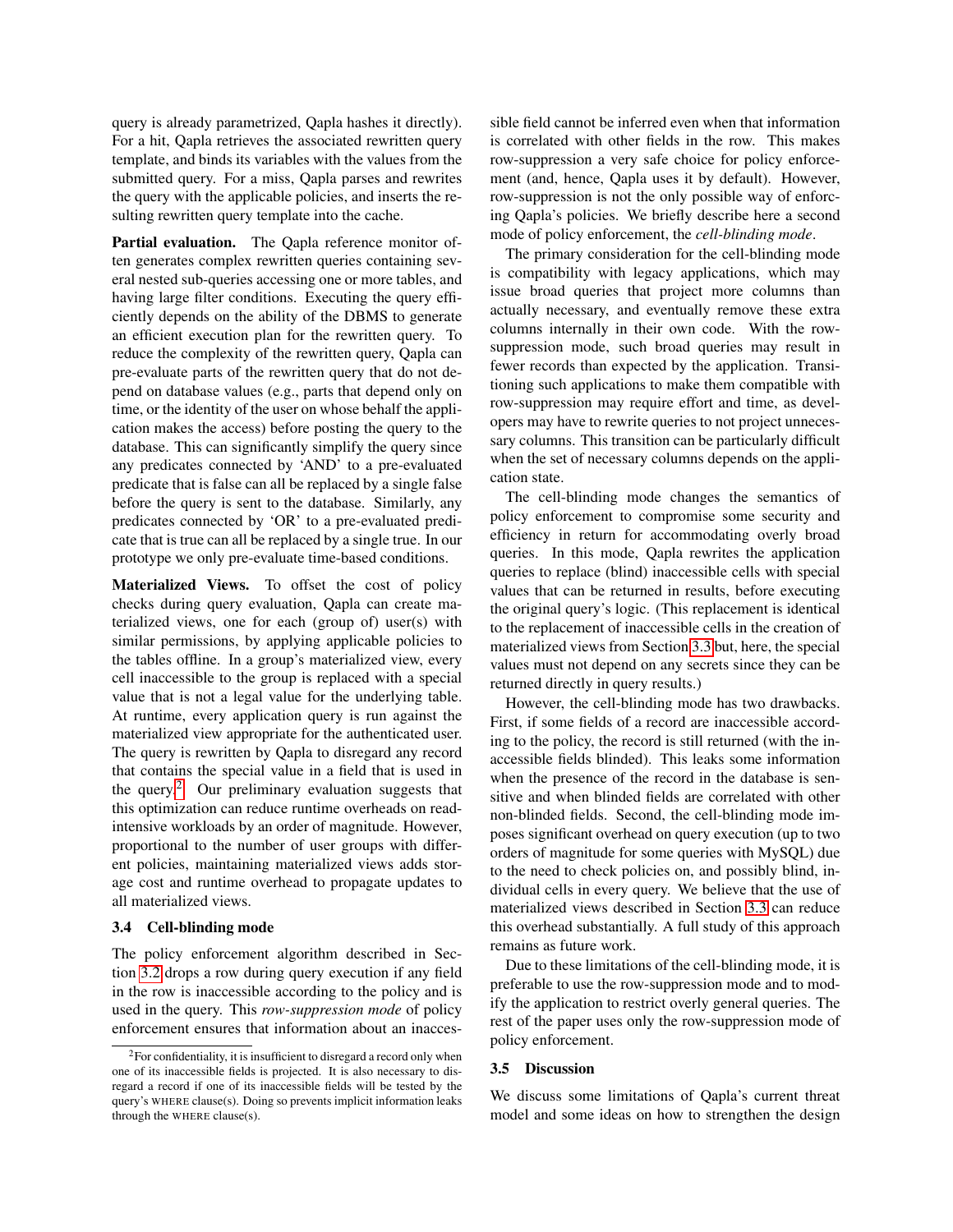to eliminate these threats. We also discuss how Qapla can be used for logging policy violations.

Isolation of the reference monitor. Currently, we assume that the application, which runs in the same address space as the reference monitor, cannot circumvent the reference monitor or steal its authentication credentials. However, this is not a fundamental limitation. To provide guarantees against a malicious application, we can also isolate the reference monitor in a separate process [\[15,](#page-16-0) [24\]](#page-16-1), or co-locate it with the DB servers. There are also efficient ways of isolating the reference monitor within the application address space, such as using light-weight contexts [\[30\]](#page-16-2).

User authentication. Qapla's current design requires the application to specify which user's behalf it is acting on. An application may specify the wrong user to Qapla due to a bug, thus breaking Qapla's policy enforcement. This problem can be easily addressed by having the user authenticate to the reference monitor instead of the application. The application can then ask for the authenticated user's identity from the reference monitor.

Protection against offline linking attacks. Qapla does not protect against offline linking attacks that span multiple queries. For two queries whose results can be linked offline (such as in example 3), randomizing the order of query results may mitigate the attack in some cases. However, randomizing the order of query results cannot eliminate linking attacks in all cases. In particular, some linking may be possible due to information contained in the data itself (e.g., names may have high correlation with the nationality of users, or fine-grained aggregate queries may reveal individual records). We expect the policy designer to be aware of potential data leaks of this type, and design the policies such that compliant queries return a minimum threshold number of results (similar to k-anonymity [\[37\]](#page-16-3)). Tools to check such conditions on policies can be easily designed.

Support for logging. A natural question is whether we can modify Qapla's reference monitor to detect and log non-compliant queries (e.g., for debugging or auditing). While this is not a design goal, Qapla can be used to detect non-compliant queries to a limited extent – by rerunning a query twice, with and without policy checks and comparing the results for any differences. Noncompliant queries can then be logged.

#### 3.6 Implementation

The Qapla implementation consists of about 20K lines of C code. It provides the API to create application-specific policies, associates policies with column identifiers, and maintains an in-memory mapping from column identifiers to associated policies. It also provides an API for setting application-specific user authentication parameters in the reference monitor. Qapla uses an existing SQL parser from the MySQL workbench [\[4\]](#page-15-4) to extract accessed tables and columns. A rewrite module implements the lookup for applicable policies and the query rewriting algorithm. A template cache module maintains a cache of rewritten query templates, and a customizable translation module can translate the SQL dialect of one DBMS to that of another, allowing Qapla uses across DBMSs. In our evaluation, we translate MySQL queries into a commercial DBMS's queries.

Qapla can support existing PHP and Python based applications. For PHP applications, we modified the PHP Data Objects (PDO) [\[5\]](#page-15-5) module in the PHP interpreter. For Python applications, we rely on the Django framework [\[1\]](#page-15-6), which provides an object-relational mapping (ORM) API for database interaction. Django provides a database-independent abstraction to the application developer. We modified this abstraction and interface with the Qapla reference monitor using the ctypes library. Both PDO and Django can be used to connect with different databases, such as MySQL, SQLite, MSSQL and Oracle. Modifications to PDO and Django were limited to 135 and 141 lines of code, respectively.

### <span id="page-7-0"></span>4 Case studies

In this section, we describe our use of Qapla to ensure policy compliance in HotCRP and APPLY.

### 4.1 HotCRP compliance with Qapla

Policies. We studied HotCRP's schema and wrote policies based on our knowledge of its workflow. In many cases, we reverse-engineered HotCRP's policies by inspecting its code base to confirm and correct our intuition. In total, we specified 30 policies for the 22 tables and 215 columns in the schema of HotCRP version 2.99, which supports a broad range of configurations for a conference. The policies cover a single-track conference with a double-blind submission process, handling of chair conflicts with paper managers, and a review process with no rebuttal. Due to space constraints we cannot show all the policies but Table [1](#page-8-0) shows the policies associated with important tables like contacts, papers, reviews, and conflicts. The policies are explained in plain English for clarity and brevity of exposition but are actually written in the language introduced in Section [2.](#page-1-0) Macros abbreviate common SQL fragments that appear in many policies. Many of the policies are fine-grained access control predicates on user, time, and the content of various database tuples. There are also link and aggregation policies.

Link policy example. An author can independently view the names of all PC members, his own paper submission, and the reviews for his papers after the notification date. However, the author is not allowed to see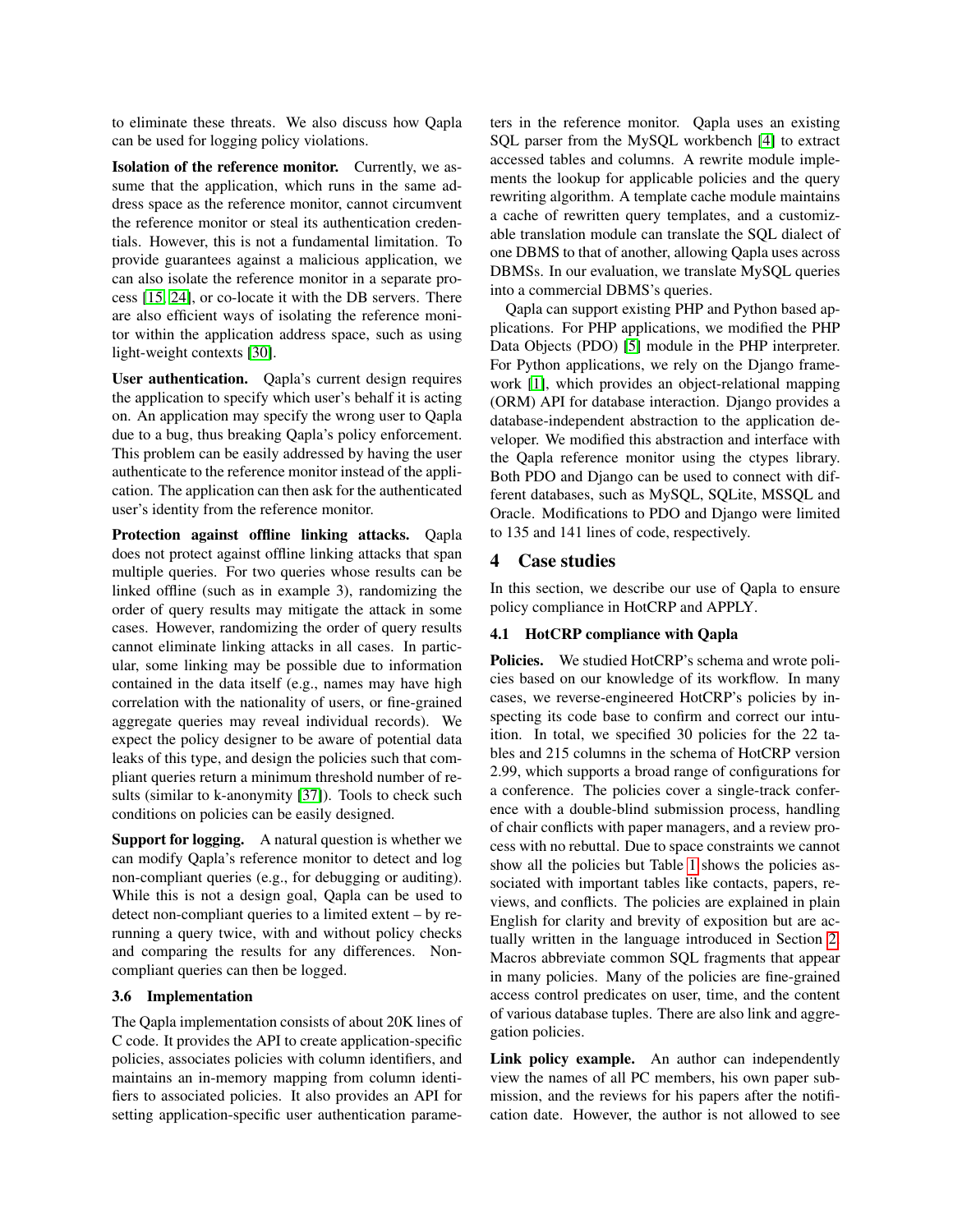<span id="page-8-0"></span>

| id             | table                 | column list                                                                                                          | allow the authenticated user U access to row R if                                                                                         |  |
|----------------|-----------------------|----------------------------------------------------------------------------------------------------------------------|-------------------------------------------------------------------------------------------------------------------------------------------|--|
| C1             | ContactInfo           | email                                                                                                                | (U is a chair) or (R is U's contact information) or (U and R are on<br>the PC)                                                            |  |
| C <sub>2</sub> | ContactInfo           | password                                                                                                             | (R is U's contact information) or (U is chair)                                                                                            |  |
| P <sub>1</sub> | Paper                 | paperId, title, abstract,<br>timeSubmitted,<br>timeWithdrawn                                                         | (U is R's author) or (U is on the PC and either the submission<br>deadline has not passed or R was submitted fully)                       |  |
| P2             | PaperStorage          | paperStorageId, size, paper,<br>other paper metadata                                                                 | (U is R's author) or (U is on the PC and R was submitted fully)                                                                           |  |
| P <sub>3</sub> | Paper                 | authorInformation,<br>collaborators                                                                                  | (U is R's author) or (the notification deadline has passed, R was<br>accepted and U is on the PC)                                         |  |
| P4             | Paper                 | outcome                                                                                                              | (the notification deadline has passed and U is R's author or a PC<br>member) or (U is R's paper manager or a non-conflicted PC<br>member) |  |
| <b>P5</b>      | Paper                 | shepherdContactId                                                                                                    | (the notification deadline has passed and $U$ is $R$ 's author) or $(U$ is<br>R's paper manager or a non-conflicted PC member)            |  |
| <b>P6</b>      | Paper                 | managerContactId                                                                                                     | (U is a chair or R's manager or a non-conflicted PC member)                                                                               |  |
| P7             | Paper                 | leadContactId                                                                                                        | (U is R's manager) or (U has submitted a review for R) or (U is a<br>non-conflicted PC member and the discussion has started)             |  |
| R1             | PaperReview           | reviewId, paperId, <review<br>content&gt;, reviewSubmitted</review<br>                                               | (P7 conditions) or (the notification deadline has passed and U is R's<br>author or a non-conflicted PC member)                            |  |
| R <sub>2</sub> | PaperReview           | contactId, reviewEditVersion,<br>reviewRound, requestedBy,<br>reviewType, commentToPC,<br>reviewToken, timeRequested | (P7 conditions) or (R is a sub-review and U is the reviewer who<br>asked for it)                                                          |  |
| $\mathcal{C}$  | PaperConflict         | all columns                                                                                                          | (U is R's author) or (U is a chair) or (U is a PC member and the<br>subject of R)                                                         |  |
| AL             | ActionLog             | all columns                                                                                                          | U is R's manager or a non-conflicted chair                                                                                                |  |
| AO             | Outcome<br>statistics | Total number of submissions<br>and accepted papers                                                                   | the notification deadline has passed                                                                                                      |  |
| AS             | Avg. review<br>scores | Average score across all<br>submitted reviews                                                                        | U is a PC member                                                                                                                          |  |
| AR             | Review<br>statistics  | Number of reviews submitted<br>by each PC member                                                                     | U is a PC member and statistics excludes each row conflicted with U                                                                       |  |

*Table 1:* Subset of HotCRP policies

the join of the three columns, which reveals the reviewers' identities. In the HotCRP schema, these columns reside in three different tables (ContactInfo, Paper, and PaperReview). The PaperReview table can be joined with Contact via the contactId key column, and with Paper via the paperId key column. The link policy can be implemented by specifying a restrictive policy for PaperReview.contactId, which does not allow the author to read the column (R2 in Table [1\)](#page-8-0). The policy prevents PC authors from identifying reviewers of their own papers, yet allows them to know and participate in discussions with reviewers of non-conflicted papers.

Aggregation policy example. During the review and discussion process, HotCRP provides aggregate statistics to all reviewers. The statistics include the average review score across all papers as well as the number of reviews

submitted by each PC member. To allow this feature to function correctly, we specify two aggregate policies (AS and AR in Table [1\)](#page-8-0), one allowing an AVG computation on the overAllMerit score field and the other allowing a COUNT on the review field grouped by PC member. In the second case, conflicted papers must be excluded.

Implementation effort. We replaced the MySQLi database adapter [\[6\]](#page-15-7) normally used in HotCRP with our modified Qapla-enabled PDO adapter. We modified HotCRP to forward the user authentication credentials to the Qapla reference monitor. (Apache was configured to fork a separate process for each HotCRP user session, so there is a separate instance of the adapter/reference monitor for each user session.) HotCRP uses broad queries and relies on post-filtering to remove the information the user should not see. We changed approximately 150 LoC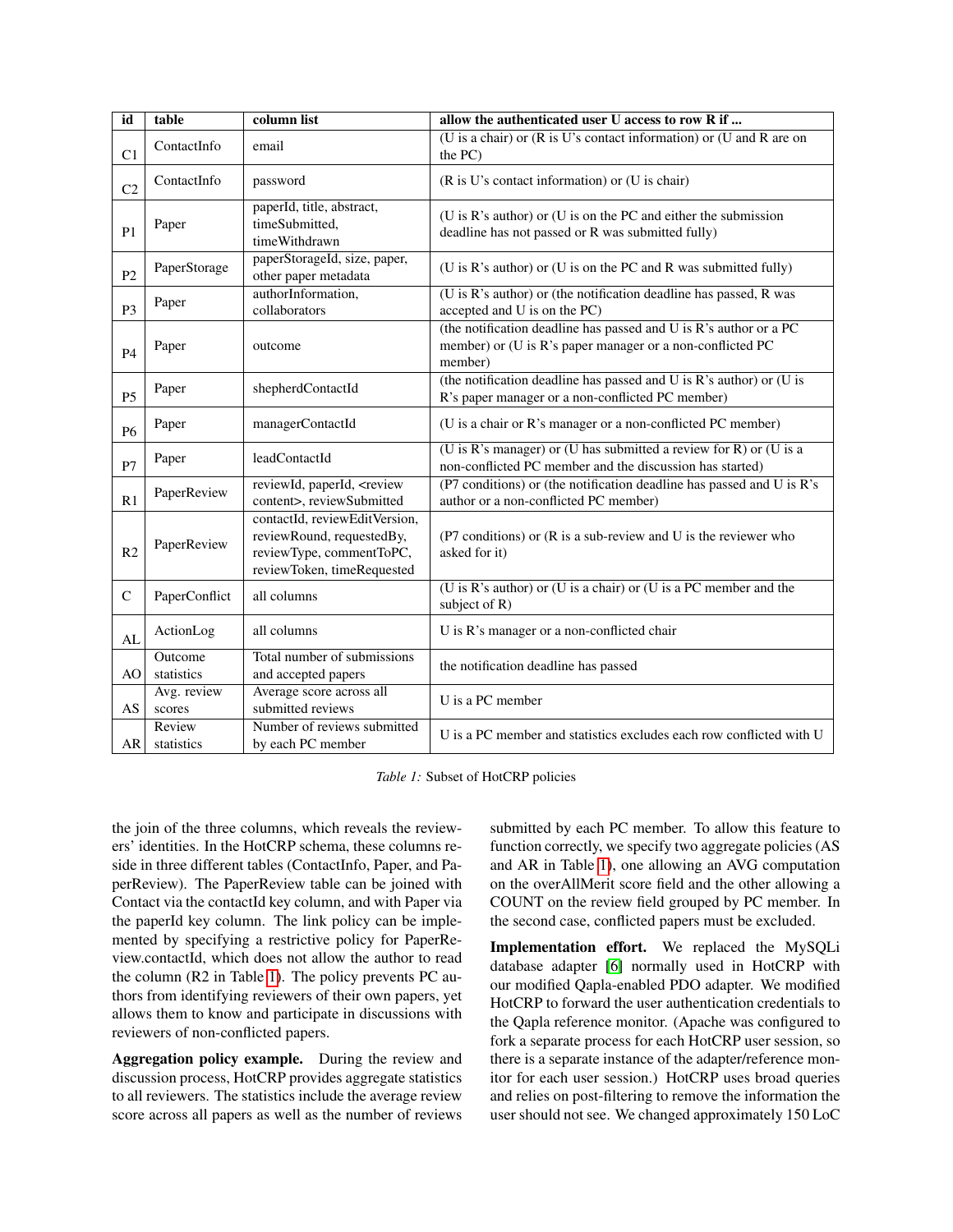in HotCRP's code to make these queries policy compliant so that they can work with Qapla. In most cases, we added a couple of queries to identify the contextual information required to convert the broad queries into more specific queries. With Qapla in place, we can remove the post-filtering queries, but we ignored them for now. Table [2](#page-9-1) summarizes the changes we made in HotCRP.

<span id="page-9-1"></span>

| Type of change                  | lines of code |
|---------------------------------|---------------|
| Replace MySQLi with PDO adapter | 96            |
| Change paper query              | 110           |
| Change review query             | 25            |
| Change comment query            | 17            |
| Authentication with Qapla       |               |

*Table 2:* HotCRP changes

## 4.2 APPLY compliance with Qapla

We briefly describe our use of Qapla to protect the application management system (APPLY) for managing faculty, PhD, post-doc, and internship applications in our organization. APPLY's database is similar to the fictitious Acme database from Section [2](#page-1-0) and the confidentiality concerns are also similar. The database contains user accounts for applicants and reviewers, contact and application details of the applicants, references, and internal application review aspects such as comments. Users within the organization are assigned roles based on what application type (intern, PhD, postdoc, faculty) they are allowed to access. APPLY prevents reviewers from accessing applications created before they joined the organization. Additionally, APPLY allows explicit delegation of the right to view (sets of) applications to specific users or roles, and disallows a user from accessing an application in case of a conflict of interest. A single policy condition, listed below, covers a large number of columns across many tables. and a pople (and provides in the plane, we can remove the proposition of queries into once<br>
the post-filtering queries, but we ignored them for norm and store the post-filtering queries, but we ignored them for norm and p

User U has access to application A if:

- (A is U's own application) or
- ((U joined before A was submitted) and
- (U has no conflict of interest with A) and
- $((U \text{ is faculty}) \text{ or } (U \text{ has been delegated access to } A)))$

There are additional restrictions on many sensitive columns and exceptions for other roles. For example, users cannot see reference letters written for them and an applicant's country of birth and citizenship cannot be seen by reviewers until the application has been accepted (to prevent discrimination). Office staff can access all applicant names, emails, and postal addresses (to correspond with them) and CVs of accepted applicants (to prepare contracts). In total, we wrote 41 policies for APPLY.

Implementation effort. APPLY is implemented using

<span id="page-9-2"></span>

*Figure 3:* HotCRP query latency on MySQL and a commercial DBMS (baseline is measured without Qapla).

prising 36 tables and 202 columns. The modifications necessary for APPLY were quite similar to those required for HotCRP. First, we modified 10 LoC to pass user authentication credentials to the Qapla reference monitor. Second, we changed 63 LoC to remove unused columns from queries to make them compatible with our policies.

## <span id="page-9-0"></span>5 Evaluation

In this section, we present results of an experimental evaluation of Qapla's overhead when used with HotCRP and APPLY. We also perform a brief security evaluation by injecting HotCRP bugs that existed in prior versions.

All experiments were performed on Dell Precision T1600 workstations with an Intel Xeon E3-1225 3.1Ghz quad core CPU, 8GB main memory, and 10Gbit Ethernet links. The client and server machines were running OpenSuse Linux 12.1 (kernel version 3.1.10-1.29, x86- 64). The HotCRP server software consisted of Apache HTTP server 2.4.18, PHP 5.6.15, and HotCRP 2.99. The APPLY software included Python 2.7 and Django 1.9.7. By default, the backend database for each application was MySQL Server 5.7.11. In some experiments, we used instead a well-known commercial DBMS, which remains unnamed due to license restrictions on the publication of benchmark results. Both DBMSs were configured with a query cache of 500MB, unless stated differently. Unless stated otherwise, the results correspond to the default setup with MySQL.

For HotCRP, we used an anonymized database snapshot of a major conference hosted on HotCRP in the past. The database included about 150 submissions, over 400 contacts, and over 700 reviews. The papers were reviewed in 3 rounds. For APPLY, we used an anonymized database snapshot of 9396 applications received by our organization for internships, doctoral, postdoc and faculty positions.

### 5.1 Query latency

The first experiment measures Qapla's latency overhead on individual queries. Qapla introduces overheads associated with query parsing, query rewriting, and execut-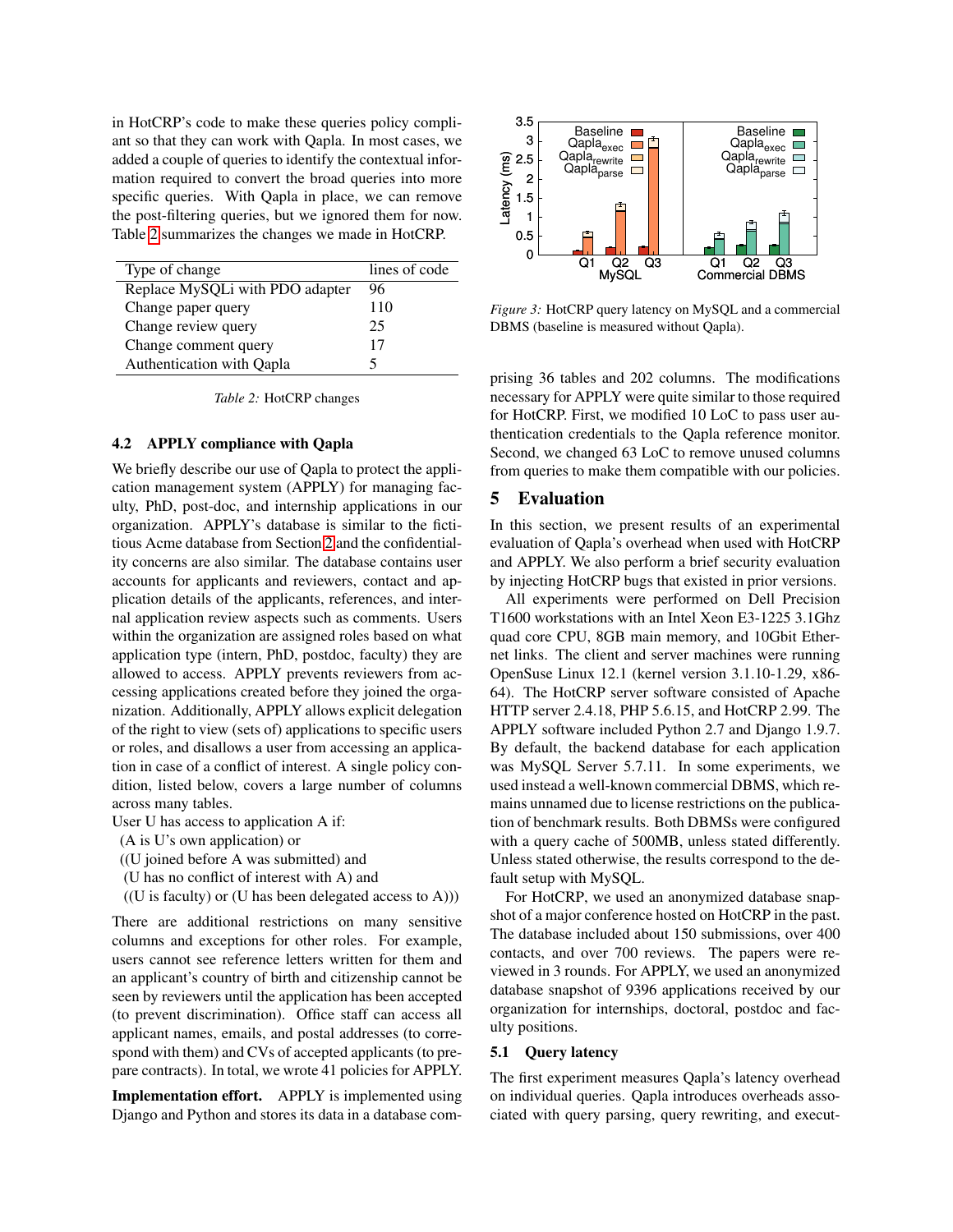<span id="page-10-0"></span>

|                | <b>Baseline query</b>                               | <b>Policy summary</b>                                              |
|----------------|-----------------------------------------------------|--------------------------------------------------------------------|
| O1             | select title, abstract from Paper where paperId=X   | paper author or PC member and the paper is under submission        |
| O <sub>2</sub> | select title, overAllMerit from Paper join PaperRe- | paper author after notification or PC member who is not a conflict |
|                | view where paperId=X                                | and has submitted his/her review and the paper is under submission |
| O <sub>3</sub> | select title, overAllMerit, reviewerName from Paper | PC member who is not conflicted and has submitted his/her review   |
|                | join PaperReview join ContactInfo where paperId=X   | and the paper is under submission                                  |

*Table 3:* Microbenchmarks queries

ing the rewritten query in the database. Table [3](#page-10-0) lists the actual HotCRP queries we used in the experiment. Figure [3](#page-9-2) shows the average query latency over 1000 trials, on MySQL and on the commercial DBMS. The Qapla latency is broken down into three components: query parsing (Qapla<sub>parse</sub>), query rewriting (Qapla<sub>rewrite</sub>), and execution of the rewritten query (Qaplaexec). The error bars show the standard deviation. In this experiment, the query caches of the backend DBMSs and Qapla's template cache were disabled.

The contribution of query parsing and rewriting is small, particularly for the more complex queries (on MySQL, 23%, 15%, 8% of the overall query latency for Q1, Q2, and Q3 respectively). The query rewriting overhead is slightly larger with the commercial DBMS, because Qapla has to translate HotCRP queries, which were written for MySQL, to use a SQL syntax appropriate for that DBMS.

In all cases, Qapla's latency overhead is dominated by the execution time of the rewritten queries. A query rewritten with policy conditions may be significantly more complex than the original query as each relation in the query is replaced with a subquery, which may access additional tables that appear in the policy. The efficiency of the rewritten query depends on the database query optimizer being able to generate an efficient query plan. The costs of executing the rewritten queries are lower with the commercial DBMS, whose query optimizer likely is more sophisticated than that of MySQL. Thus, while the commercial DBMS has a slightly higher baseline latency, it is able to execute the rewritten queries relatively faster than MySQL, reducing Qapla's overhead substantially for the more complex queries Q2 and Q3.

Our experiment inflates Qapla's true overheads to some extent, because the rewritten query may require accessing tables that are not mentioned in the original query to ensure compliance. HotCRP accesses these same tables in a separate query to perform the filtering in its own code. To understand this further, we measure the overheads for traces of queries corresponding to user actions in the next experiment.

#### <span id="page-10-1"></span>5.2 Action overhead and latency

A user task in HotCRP and APPLY typically involves multiple actions, such as logging in, clicking on a url to visit a page, and clicking on a button to save a form. For each action, the application in turn issues several SQL queries to get the required data for the response and for policy compliance checks. In this section, we measure the overhead for the sequence of SQL queries involved in several application user tasks. We recorded the SQL queries issued for each of the tasks, and replay the query trace with and without Qapla.

We measured the overhead for executing the query traces and the client-perceived latency overhead under various configurations of the baseline and Qapla. Base is the baseline system without Qapla. Qapla is Qapla and Qaplat-cache is Qapla with the template cache enabled. In all configurations, the query cache of the backend DBMS was enabled.

## 5.2.1 HotCRP

In HotCRP, we measured four user tasks: **H1**: As an author, view reviews for a submission (resulting in two actions). H2: As a PC member, search for a paper with a keyword, and add a comment (resulting in four actions). H3: As PC chair, search for a paper with a keyword, and declare a conflict with a PC member (resulting in five actions). H4: As PC chair, invoke the automatic review assignment for all submissions (resulting in three actions).

Task trace execution overhead. First, we measured the average time for executing the traces for tasks H1- H4 on MySQL and the commercial DBMS, respectively, under the three configurations and across 1000 trials (all standard deviations are below 5%).

With MySQL, the relative overheads of  $\mathbf{Qapla}_{t\text{-cache}}$ are 6x, 4.7x, 5.4x, and 7.8x for the tasks, respectively. With the commercial DBMS, the relative overheads of  $Qapla<sub>t-cache</sub>$  are 2.5x, 6.5x, 3.8x, and 2.9x. The results for **Qapla<sub>t-cache</sub>** show that Qapla's query template cache is effective in reducing the overhead resulting from Qapla's query parsing and rewriting. The template cache hit rates for each action are 25%, 71%, 82%, and 99%, respectively, yielding a reduction in Qapla's overhead of up to 22%, relative to Qapla, for H4 with the commercial DBMS. In the case of H1, we observe a net increase in overhead, because the cost of maintaining the template cache cannot be offset due to the low hit rate.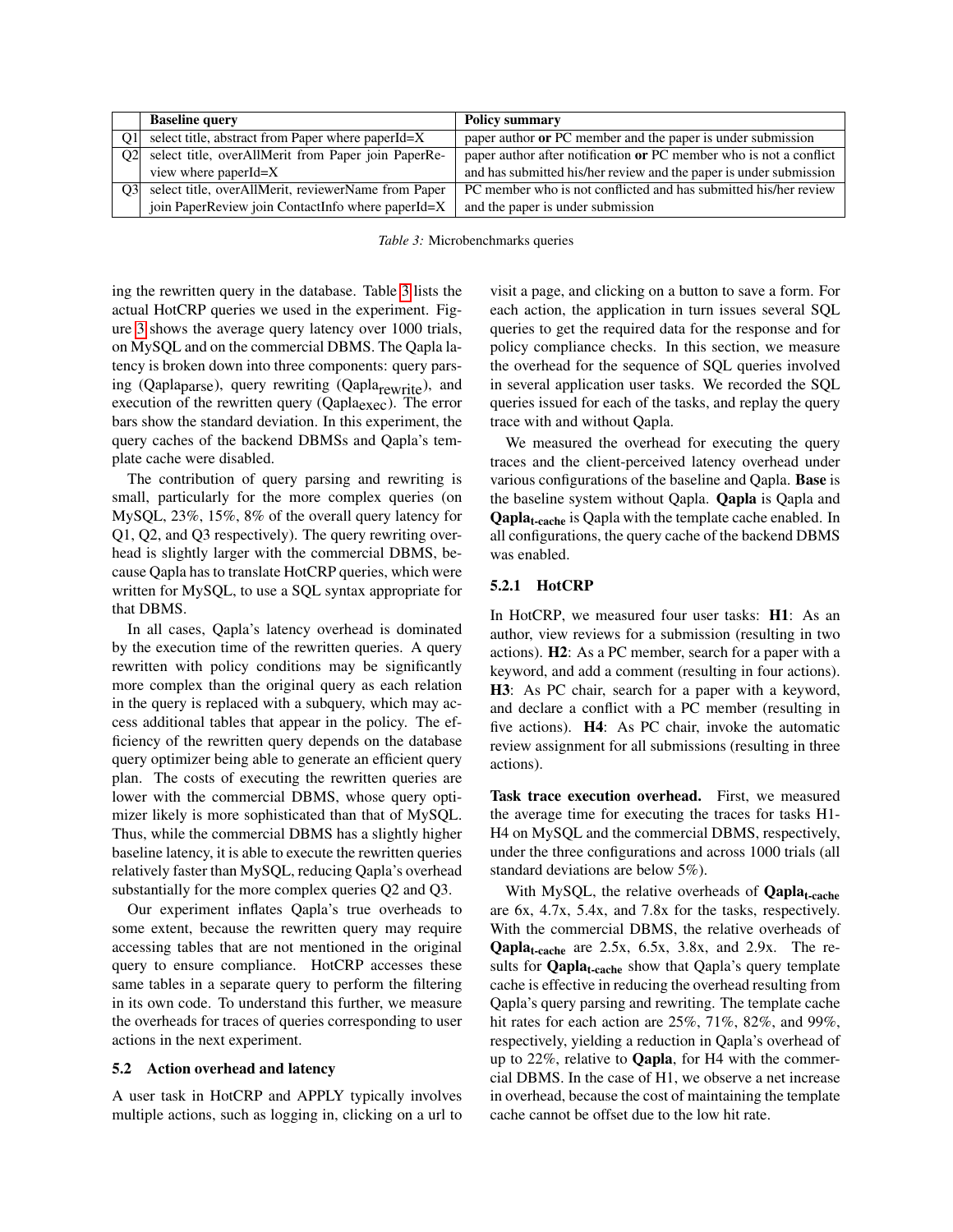<span id="page-11-0"></span>

*Figure 4:* HotCRP client latency of highest overhead action in each task. MySQL, normalized to Base. The labels show Base absolute latency numbers in milliseconds.

Client-side latency. To measure the client-perceived latencies from the perspective of a Web client, we executed each task with a client-side driver that issues HTTP requests to HotCRP for each action involved in performing the task manually. The driver fetches the static HTML pages (but excludes dynamic content such as css, javascripts) from HotCRP and stores them locally. Thus, the experiment includes the overheads of executing PHP code, including database queries, and sending the HTML pages over the network. The template cache as well as the database query cache were flushed after each iteration of a task to fully expose worst-case latency overheads.

Figure [4](#page-11-0) shows the average latency, across 1000 trials, of the action with the highest relative overhead in **Qapla<sub>t-cache</sub>** (all standard deviations are below  $0.05\%$ ). The latency overheads for the actions are 40%, 25%, 47%, and 320%, respectively. The latency could be reduced further by removing the redundant post-filtering queries in HotCRP.

Most of the latency is due to the PHP execution (including database queries), while the network overhead is minimal (0.2ms on average). All the actions are performed in less than 150ms, except the assignment page generated in H4, which takes 1.5 seconds in Base and 6.4 seconds in **Qapla<sub>t-cache</sub>**. The assignment algorithm invokes about 3780 queries for the given set of papers and reviewers, while the remaining actions invoke less than 45 queries  $3$ . H4 is a task used by the PC chair(s) only, and normally only a few times per conference, depending on the number of reviewing rounds.

## 5.2.2 APPLY

In APPLY, we measured the following tasks: A1: As an applicant, view the status of a submitted application (resulting in 3 actions). A2: As the faculty member in charge of post-doc applications, mark the status of multiple applications to reject, and send rejection emails to

<span id="page-11-2"></span>

*Figure 5:* APPLY client latency of highest overhead action, MySQL, normalized to Base. The labels show Base absolute latency numbers in milliseconds.

the marked applications (resulting in 7 actions). A3: As a faculty member, search for an applicant by name, and request recommendation letters from the applicant's recommenders (resulting in 7 actions). A4: As a student reviewing doctorate applications, see a list of doctorate applications currently under review, and view the details of a single application (resulting in 4 actions).

Task execution trace overhead. With MySQL, the relative overheads of  $\text{Qapla}_{t\text{-cache}}$  are 5.35x, 5.4x, 5.2x, and 4.5x for A1-A4, respectively. With the commercial DBMS, the relative overheads are 4.2x, 3x, 3.3x, and 3.3x, respectively.

Client-side latency. Figure [5](#page-11-2) shows the average latency, across 100 trials, of the action with the highest relative overhead in  $\mathbf{Qapla}_{t\text{-cache}}$  (all standard deviations are below 12%). The latency overheads are low except for an action in A3: 12.5%, 74%, 6.25x, and 34%, respectively. The high overhead in action A3 is due to a single query with very high runtime, which is the cause of nearly all the overhead. On investigating the query behavior, we found that the performance overhead is due to the MySQL query optimizer's inability to deal with a specific query pattern, possibly because this pattern is unlikely to occur in hand-written queries. When we ran the same query on the commercial DBMS, the overheads came down to approximately 50%.

#### 5.3 HotCRP submission throughput

For most HotCRP actions, latency is the metric of interest, as it affects user-perceived delays. Right before a submission deadline, however, throughput is also a measure of interest, because many authors re-submit a final revision of their submission within the last minutes before a deadline. To examine the performance under such conditions, we measured the number of submissions per second HotCRP can sustain with and without Qapla.

In this experiment, clients concurrently upload submissions of size 356KB, which is close to the average submission size in the past HotCRP conference deploy-

<span id="page-11-1"></span><sup>3</sup>The USENIX Security'17 version of our paper mentioned 200 queries, which was the total number queries involved in the entire user task, and not the individual actions.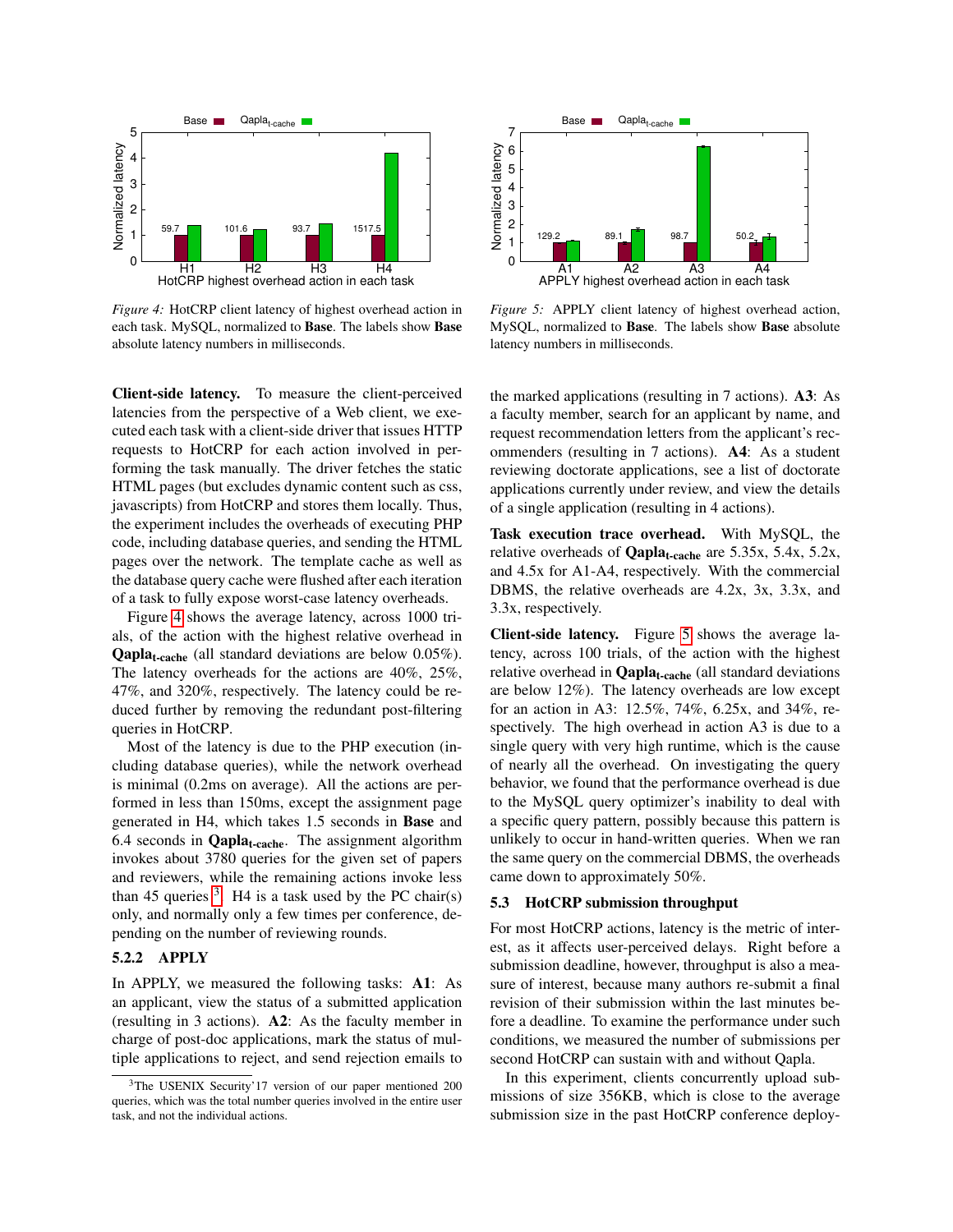<span id="page-12-0"></span>

*Figure 6:* Submission throughput

ment. We varied the number of concurrent clients from 1 to 64. 32 clients were sufficient to saturate the CPU. Prior to the experiment, we cached the entire conference database (∼880MB) in memory. Figure [6](#page-12-0) shows the number of submissions per second our HotCRP installation can sustain for different numbers of concurrently connected clients. The results were averaged across 3 runs, each of 120 seconds. The error bars show the standard deviation across 3 runs. The overheads are moderate (below 20.2%), and can be compensated by provisioning a somewhat faster server.

#### 5.4 Trace replay

In the next experiment, we check if HotCRP-Qapla can correctly execute all the actions performed in a HotCRP conference deployment across the various review stages, and produce the same output as the unmodified HotCRP. We use a trace derived from the anonymized logfile of the past HotCRP deployment. The logfile contains over 10,000 log entries that correspond to HotCRP database updates. From it, we constructed a trace by inspecting the HotCRP codebase to determine the set of SELECT queries that typically precede a specific update. For example, submitting a review for a submission must have been preceded by viewing the submission page. Since update queries are not subject to policy checks in Qapla, they are not of interest to our experiment and were not included in the trace. Table [4](#page-12-1) shows the actions performed for each log entry.

The trace consists of actions corresponding to four phases: submissions, review, discussion, and post notification stage. We replayed the entire trace against the original HotCRP and HotCRP-Qapla and compared the outputs. Because the trace is read-only, we replayed it against the final state of the HotCRP database at the end of the conference review period. As a result, several policies were not exercised the way they would be in a real deployment and, consequently, the outputs of approximately 27% of the actions differed with and without Qapla enforcement (e.g., withdraw link enabled or not, papers may have been withdrawn at a later stage of

<span id="page-12-1"></span>

| Log entry           | <b>High-level task reads</b>      | Count          |
|---------------------|-----------------------------------|----------------|
| Create/update       | User logs in, visits her profile  | 1090           |
| account             |                                   |                |
| Register, update,   | User logs in, visits the submis-  | 2082           |
| submit, or with-    | sion page                         |                |
| draw paper          |                                   |                |
| Added<br>prima-     | Chair logs in, visits the paper's | 1335           |
| ry/none reviewer    | reviewers assignment/conflicts    |                |
| Set paper lead-     | Chair logs in, visits the paper's | 126            |
| /shepherd           | page                              |                |
| Save/submit/deletel | Reviewer logs in, visits the pa-  | 3279           |
| review/comment      | per's page                        |                |
| Download<br>pa-     | Reviewer logs in, visits the pa-  | 2582           |
| per(s)              | per's page, downloads the paper   |                |
| Send<br>accept/re-  | Chair logs in, sends decisions to | $\mathfrak{D}$ |
| ject notification   | contact authors                   |                |

*Table 4:* Trace actions for HotCRP

the conference). Most of these actions were in the first phase. We verified separately that the relevant policies are enforced as expected.

We found that approximately 3% of action outputs differed for other reasons. These reasons are: (i) some non-compliant queries we have not yet modified (e.g., chair unable to make assignments to conflict papers), (ii) policies that are more restrictive than HotCRP assumes (e.g., conflicted PC members unable to download the paper), and (iii) missing policies (e.g., external reviewers not considered).

#### <span id="page-12-2"></span>5.5 Native DBMS access control

As discussed in Section [6,](#page-13-0) some production DBMS systems support fine-grained access control over tables and views to a limited extent. In this section, we compare using Qapla to enforcing policies directly in our commercial DBMS, which unlike MySQL has some support for fine-grained access control. More precisely, this database supports the equivalent of our single-column policies through a special configuration mechanism. We specified many of the HotCRP policies through this mechanism. However, as our work on HotCRP and APPLY demonstrates, applications often require richer policies (such as link and aggregate policies), which cannot be expressed using the DBMS's policy mechanism. To enforce these policies, we had to create additional views on all HotCRP tables, restrict access to those views and update all queries, whether compliant or not, to use views rather than the underlying tables.

We ran the experiments from Section [5.2](#page-10-1) to compare the performance of the DBMS access control mechanism with that of Qapla. Figure [7](#page-13-1) shows the average latency for HotCRP actions, across 100 trials, normalized to Base. The error bars show the standard deviation. Qapla policy enforcement overhead is lower than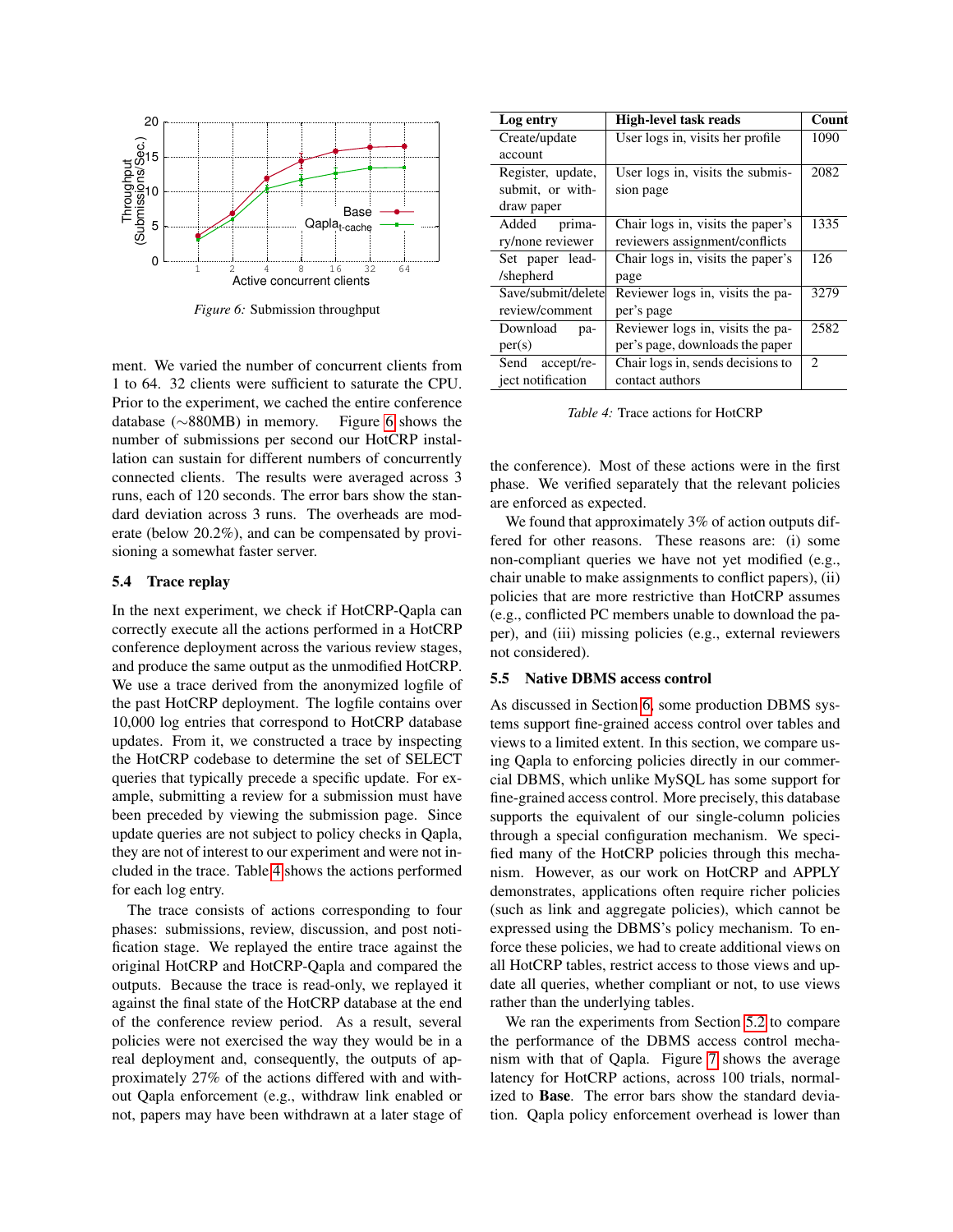<span id="page-13-1"></span>

*Figure 7:* HotCRP action latency with policies enforced using a commercial DBMS's native support for fine-grained access control, normalized to Base. Numerical labels indicate absolute Base latency in milliseconds.

the overhead of enforcing policies through the DBMS access control for most actions.

The results show that using the native support for finegrained access control in the commercial DBMS is less efficient than Qapla's policy enforcement. Moreover, to get this level of performance from the commercial DBMS, we had to carefully tune its cache configuration for this experiment. Qapla, on the other hand, achieves better performance with both MySQL and the commercial DBMS, has a DBMS-independent policy language, and does not require the use of views and the resulting changes to compliant queries.

#### 5.6 Fault injection experiments

To verify that Qapla is effective at preventing accidental data leaks, we manually reviewed HotCRP's change logs for bugs that caused data leaks and other policy violations [\[2\]](#page-15-2). We are confident that Qapla can prevent any data leaks that are related to missing or incorrect filtering code in HotCRP, which appear to account for the majority of cases.

As a sanity check, we reproduced two sample bugs HotCRP had in the past. One bug notified authors about changes to PC-only fields during response periods. Another bug allowed PC members to search for papers based on their acceptance status and learn of the acceptance of their papers prematurely. We simulated these bugs by making changes to the policy check functions implemented in HotCRP, or by removing the invocations of these functions at certain places in the application. We executed user actions on the buggy HotCRP application with and without Qapla and manually examined the outputs. We verified that Qapla prevents the data from being revealed to unauthorized parties.

There is one class of data leaks that Qapla cannot prevent by itself, namely when a policy depends on incorrect data recorded in the database. For instance, if HotCRP failed to record the conflicts declared by users correctly in the database, Qapla could not prevent the associated leak. We have not found instances of such bugs in HotCRP's change logs, but it is possible that such bugs might occur.

### <span id="page-13-0"></span>6 Related work

Database access control. The database community has explored fine-grained access and disclosure control within databases, using SQL conditions [\[28\]](#page-16-4), queries against restricted authorization views [\[34\]](#page-16-5), and dataderived security views [\[13\]](#page-16-6). A formal framework for the design of database access control is presented by Guarnieri *et al.* [\[26\]](#page-16-7). In contrast to these systems, Qapla's goal is to provide a portable policy layer that works with existing DBMSs and applications, without relying on any support for policies within the DBMSs.

DataLawyer [\[40\]](#page-16-8) is a database middleware system that analyzes and rejects non-compliant queries to a relational DBMS. Policies are stated as SQL queries on the database and a usage log, which contains provenance information. DataLawyer supports rich policies, motivated, for instance, by medical databases. Since policies are associated with the entire database, each query must be checked against all policies, each requiring a separate query. Qapla policies are more restricted (e.g., they cannot refer to provenance), but Qapla is much more efficient because policies are indexed by columns. Also Qapla policies are expressed directly as filter conditions, making them easy to write and understand.

In the context of link policies, DiMon [\[16\]](#page-16-9), its extension  $D^2$ Mon [\[38\]](#page-16-10) and Biskup's work [\[14\]](#page-16-11) enforce access policies by relying on an explicit, complete specification of information that a querier can infer from past queries. These systems deny a query when the query would allow the inference of policy-prohibited information. Qapla's approach is complementary and easier to implement and use; we require the specification of only access rules, abstracting away the inferences those accesses would allow. If indeed a complete specification of possible inferences were to exist, it could be used to assist the policy designer understand the consequences of Qapla policies.

Turan *et al.* [\[39\]](#page-16-12) present an algorithm to partition a database schema such that two pieces of data that should not be linked (according to a policy) lie in separate logical subschemas. This could be a useful optimization in a Qapla deployment. However, it cannot be used for policies where, of three columns, any two may be linked together, but all three may not be linked simultaneously.

IVD [\[31\]](#page-16-13) is an authorization system deployed in Facebook, which automatically learns write access control rules on their graph database system from production logs, and enforces them at runtime. Qapla's focus, on the other hand, is on read access control and link policies in relational DBMSs.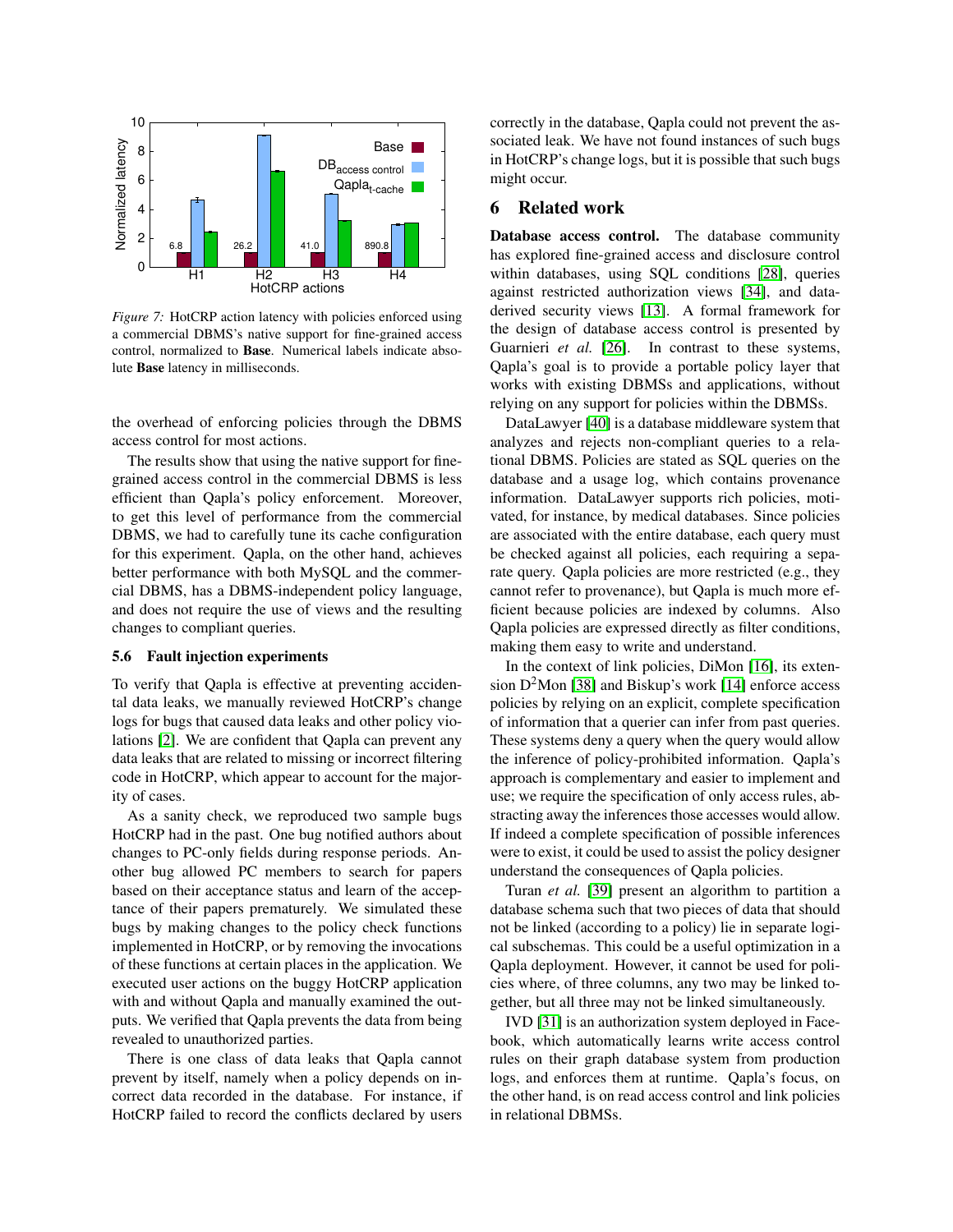Access control in production DBMSs. Current production DBMSs support access control at various levels of granularity. However, the extent of support and the language used to express policies varies among DBMSs and, as far as we know, no DBMS can support all of Qapla's policies without requiring changes to either the schema or queries (including queries that are policy compliant). Qapla enforces fine-grained policies without requiring changes to the schema or policy compliant queries, and requires no support for such policies in the backend DBMS. Moreover, as shown in Section [5.5,](#page-12-2) Qapla's overhead is lower than a commercial database's native support for fine-grained policies.

Oracle VPD [\[11\]](#page-15-0) provides extensive support for celllevel access control on tables and views. However, a policy on a table cannot depend on the results of a query on the table itself. Such policies occur in our applications. For instance, the first clause in policy C1 in Table [1](#page-8-0) checks that the user is the chair, which is defined using the table that the policy protects. Such policies can be enforced in VPD only by either changing the schema or creating additional views. The use of views, in general, also requires changing queries to use the views instead of the underlying tables. On the other hand, automatic query rewriting as in Qapla is transparent to applications that issue policy compliant queries.

IBM DB2 [\[9\]](#page-15-8) and SQL Server [\[10\]](#page-15-9) require a combination of row-level (data-dependent) access control and column masking policies to specify fine-grained policies, which can obscure the policy specification. PostgreSQL [\[7\]](#page-15-1) has support for row-level policies, but they apply to all columns of a table uniformly. A policy on a subset of columns requires the creation of a view containing only those columns. MySQL and MariaDB do not support data-dependent access control. Fine-grained access control in these DBMSs requires creating a separate view for every group of users with the same privilege, or creating stored procedures and granting privileges to users to execute the procedures [\[3,](#page-15-10) [8\]](#page-15-11).

In all production DBMSs we know of, enforcing link policies requires creating a separate view for each policy. Transformation and aggregation policies require separate views or stored procedures. As mentioned above, creating additional views or using stored procedures requires significant changes even to applications that issue only policy-compliant queries.

Database interposition. Interposing on database queries to improve security is a common technique. Perhaps most closely related to our work is CLAMP [\[33\]](#page-16-14), which has the same goals as Qapla. However, CLAMP's architecture and policy language are different from Qapla's. In CLAMP, when a user initiates a session, the enforcement framework performs user authentication, instantiates a logical view of the database restricted only to data that the user can access (based on applicable policies), and isolates a fresh instance of the application in a virtual machine, restricting it to only communicate with the authenticated user and giving it access to only the logical view of the database via query interposition (as in Qapla). CLAMP's design supports a stronger threat model than Qapla's current prototype—CLAMP isolates user sessions from each other and from the reference monitor, and does not rely on the application to authenticate the user (see Section [3.5\)](#page-6-0)—but the expressiveness of policies, which is really the focal point of our work, is limited in CLAMP. CLAMP only supports per-table policies, which specify the rows that each user has access to. Support for finer policies that differentiate columns of a table from each other or take into account linking, transformation and aggregation is missing in CLAMP. Qapla can be strengthened with CLAMP's isolation and authentication techniques in a straightforward manner.

Diesel [\[24\]](#page-16-1) is a framework for applying the principle of least privilege on relational databases. Diesel policies specify subsets of a database that each application *module* can access. For example, a policy may specify that a user-facing module can only access the Users table, but not administrative tables, thus limiting damage in the event of a user session compromise. This is very different from Qapla's (and CLAMP's) goal of specifying what data each *user* can access. Nonetheless, Diesel also relies on query interposition (as in Qapla) to enforce its policies.

Passe [\[15\]](#page-16-0) hardens the web framework Django to isolate application modules from each other. Like Diesel, it uses query interposition to enforce least privilege on data accessible to each module. Unlike Diesel, but like CLAMP and Qapla, Passe's policies are sensitive to the authenticated user. However, Passe's policies are fundamentally different from those of Qapla, CLAMP and Diesel—they enforce data-dependency relations on query parameters. For example, a Passe policy may enforce that the third parameter of the second query made by a specific application module is always a value returned for the first query of the module. Moreover, Passe's policies are not specified by administrators. Instead, they are learnt by automated testing in an offline phase. This learning can have both false positives (it may learn a policy that is too restrictive) and false negatives (it may not learn a required policy). Due to the very different nature of Passe's policies, it is not possible to directly compare their expressiveness to that of Qapla's policies.

Policy languages. EPAL [\[12\]](#page-15-12) specifies enterprise privacy policies in terms of user categories, data categories, purposes, actions, obligations, and conditions. Qapla relies on authentication-based access control instead of purpose-based access control. Also, Qapla uses SQL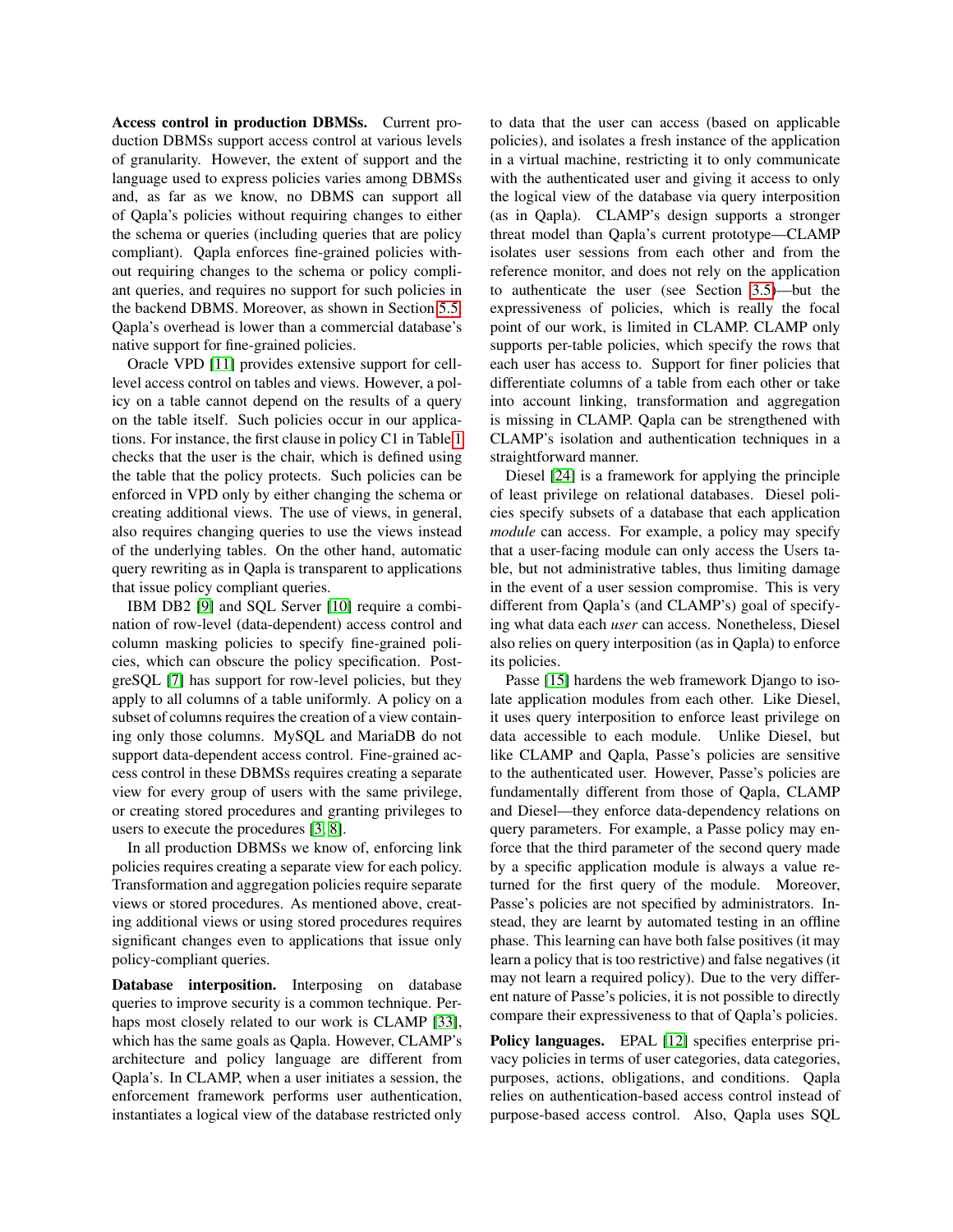syntax to specify policy languages, similar to [\[19,](#page-16-15) [28\]](#page-16-4). SQL is a natural choice to specify policies for databasebacked applications, since it enables specifying complex policies on query operators easily, and developers are already familiar with it.

CMS confidentiality. CoCon is a new conference management system whose confidentiality properties were verified formally in the Isabelle proof assistant [\[27\]](#page-16-16). Qapla on the other hand, is a general, languageindependent runtime compliance layer for database queries, which we have used to enforce compliance in an existing and widely used conference management system, HotCRP.

Privacy in statistical databases. Differential privacy [\[23\]](#page-16-17) and privacy-preserving queries [\[32,](#page-16-18) [17\]](#page-16-19) are focused on statistical databases, where only statistical information, but no information about individual records, should be revealed. Qapla instead focuses on applications that require access to specific database records, subject to fine-grained policies.

Information Flow Control. UrFlow [\[19\]](#page-16-15), Hails [\[25\]](#page-16-20), Jacqueline [\[41\]](#page-16-21), DBTaint [\[22\]](#page-16-22), RESIN [\[42\]](#page-16-23), LabelFlow [\[18\]](#page-16-24) and Nemesis [\[21\]](#page-16-25) use language-based techniques to enforce information flow control in web applications written in specific languages. In contrast, Qapla can be ported to any language easily but it enforces access policies, not information flow control. Qapla can be integrated with a language-based technique to control information flow with fine-grained policies.

IFDB [\[36\]](#page-16-26) enforces authorization policies by modifying the PostgreSQL database engine, as well as the application environments in PHP and Python. For enforcing column policies, IFDB relies on declassifying views. Row policies are specified with secrecy and integrity labels, which are associated with database records. IFDB enforces row policies by tracking the labels through the application process and stored procedures. Qapla specifies all policies using one mechanism. Qapla's enforcement uses query rewriting and is database-agnostic.

<span id="page-15-3"></span>Sif [\[20\]](#page-16-27), SeLINQ [\[35\]](#page-16-28), and Li *et al.* [\[29\]](#page-16-29) assign labels or security types to database columns, and use securitytyped programming languages to write restricted query interfaces to the database and the application code. However, these systems cannot enforce data-dependent policies. Furthermore, some of these systems [\[35,](#page-16-28) [29\]](#page-16-29) rely on programming applications in languages that integrate database query mechanisms. While the current prototype of Qapla focuses on applications using SQL to query databases, it can be easily extended to protect applications using other programming paradigms for database queries. Qapla does not impose any restrictions on the programming language for the applications themselves.

## 7 Conclusion

We have presented and evaluated Qapla, a system that ensures compliance with confidentiality policies in database-backed systems. Fine-grained access policies are stated in a SQL-like language separate from application code, and may refer to user id, time, tables, columns, rows, as well as query operators like aggregation, group by, and join. Qapla adds a reference monitor to the database adapter, which intercepts and rewrites queries to ensure compliance.

Qapla reliably prevents a large class of data confidentiality breaches due to application bugs. Qapla's declarative specification of applicable policies, separate from application code and associated with the database schema, eases the task of specifying, enforcing and auditing confidentiality policy. The system's policy language and enforcement is independent of the DBMS used as a backend.

### Acknowledgements

We would like to thank our shepherd, Mathias Payer, and the anonymous reviewers for their valuable feedback. The work was supported in part by the European Research Council (ERC Synergy imPACT 610150) and the German Science Foundation (DFG CRC 1223).

#### References

- <span id="page-15-6"></span>[1] Django. <https://www.djangoproject.com/>.
- <span id="page-15-2"></span>[2] HotCRP release news. [http://read.seas.harvard.](http://read.seas.harvard.edu/~kohler/hotcrp/news.html) [edu/~kohler/hotcrp/news.html](http://read.seas.harvard.edu/~kohler/hotcrp/news.html).
- <span id="page-15-10"></span>[3] Implementing row level security in MySQL. [https:](https://www.sqlmaestro.com/en/resources/all/row_level_security_mysql/) [//www.sqlmaestro.com/en/resources/all/row\\_](https://www.sqlmaestro.com/en/resources/all/row_level_security_mysql/) [level\\_security\\_mysql/](https://www.sqlmaestro.com/en/resources/all/row_level_security_mysql/).
- <span id="page-15-4"></span>[4] MySQL Workbench. <http://mysqlworkbench.org/>.
- <span id="page-15-5"></span>[5] PHP Data Objects (PDO). [http://php.net/manual/en/](http://php.net/manual/en/intro.pdo.php) [intro.pdo.php](http://php.net/manual/en/intro.pdo.php).
- <span id="page-15-7"></span>[6] PHP MySQL Improved Extension. [http://php.net/](http://php.net/manual/en/book.mysqli.php) [manual/en/book.mysqli.php](http://php.net/manual/en/book.mysqli.php).
- <span id="page-15-1"></span>[7] PostgreSQL 9.5.3 Documentation. [https://www.](https://www.postgresql.org/docs/current/static/ddl-rowsecurity.html) [postgresql.org/docs/current/static/](https://www.postgresql.org/docs/current/static/ddl-rowsecurity.html) [ddl-rowsecurity.html](https://www.postgresql.org/docs/current/static/ddl-rowsecurity.html).
- <span id="page-15-11"></span>[8] Protect Your Data: Row-level Security in MariaDB 10.0. [https://mariadb.com/blog/protect-your](https://mariadb.com/blog/protect-your-)<data-row-level-security-mariadb-100>.
- <span id="page-15-8"></span>[9] Row and Column Access Control Support in IBM DB2 for i. [http://www.redbooks.ibm.com/redpapers/](http://www.redbooks.ibm.com/redpapers/pdfs/redp5110.pdf) [pdfs/redp5110.pdf](http://www.redbooks.ibm.com/redpapers/pdfs/redp5110.pdf).
- <span id="page-15-9"></span>[10] SQL Server 2016 Technical Documentation. [https:](https://msdn.microsoft.com/en-us/library/dn765131.aspx?f=255&MSPPError=-2147217396) [//msdn.microsoft.com/en-us/library/](https://msdn.microsoft.com/en-us/library/dn765131.aspx?f=255&MSPPError=-2147217396) [dn765131.aspx?f=255&MSPPError=-2147217396](https://msdn.microsoft.com/en-us/library/dn765131.aspx?f=255&MSPPError=-2147217396).
- <span id="page-15-0"></span>[11] The Virtual Private Database in Oracle9iR2. [http:](http://www.cgisecurity.com/database/oracle/pdf/VPD9ir2twp.pdf) [//www.cgisecurity.com/database/oracle/pdf/](http://www.cgisecurity.com/database/oracle/pdf/VPD9ir2twp.pdf) [VPD9ir2twp.pdf](http://www.cgisecurity.com/database/oracle/pdf/VPD9ir2twp.pdf), January 2002.
- <span id="page-15-12"></span>[12] ASHLEY, P., HADA, S., KARJOTH, G., POWERS, C., AND SCHUNTER, M. Enterprise Privacy Authorization Language (EPAL 1.2). [http://www.w3.org/Submission/2003/](http://www.w3.org/Submission/2003/SUBM-EPAL-20031110) [SUBM-EPAL-20031110](http://www.w3.org/Submission/2003/SUBM-EPAL-20031110), 2003.